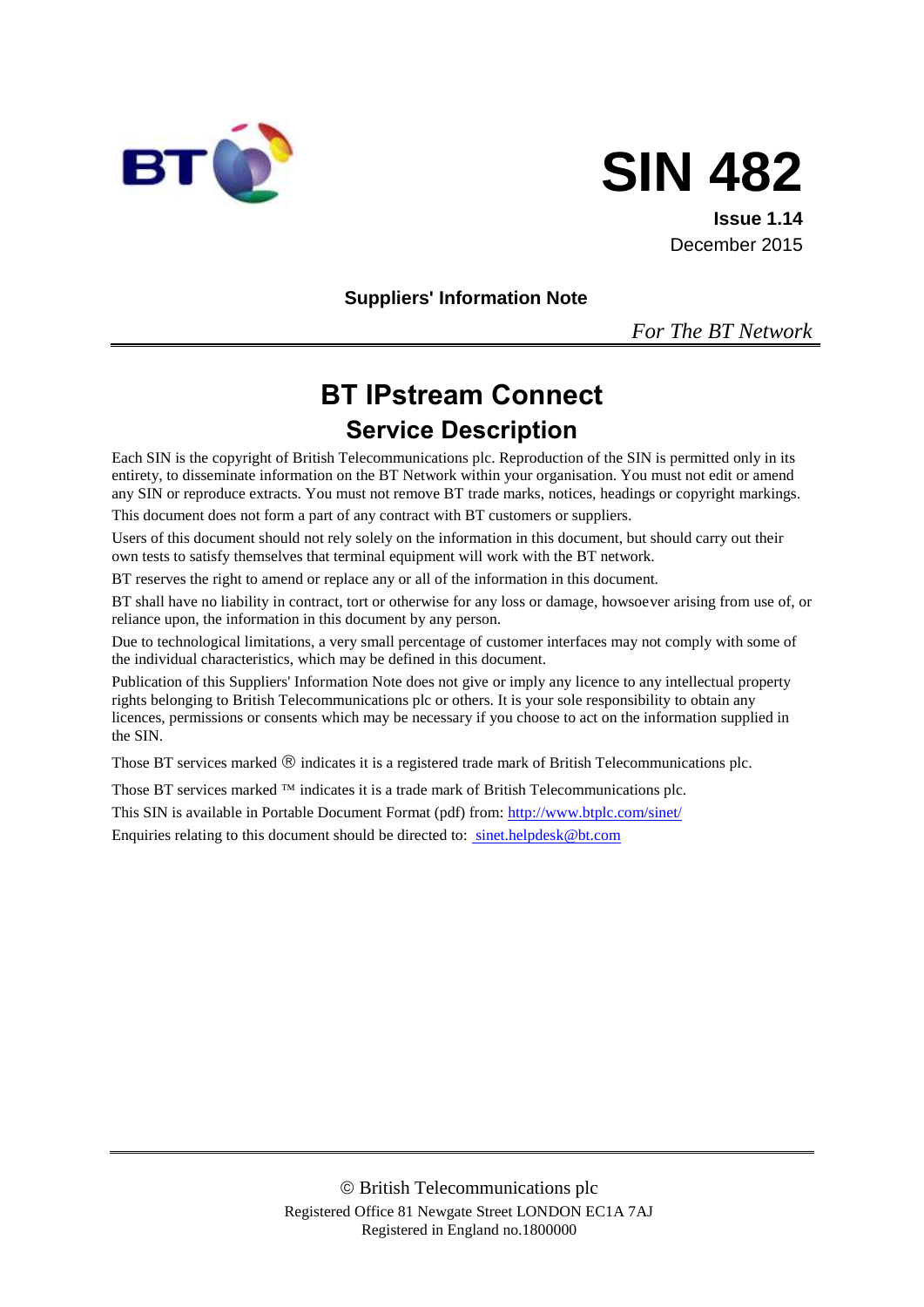| 1. |     |                                                                               |  |
|----|-----|-------------------------------------------------------------------------------|--|
| 2. |     |                                                                               |  |
| 3. |     |                                                                               |  |
|    | 3.1 |                                                                               |  |
|    | 3.2 |                                                                               |  |
|    | 3.3 |                                                                               |  |
|    |     | 3.3.1                                                                         |  |
|    |     | 3.3.2                                                                         |  |
|    |     | 3.3.3                                                                         |  |
|    |     | 3.3.4                                                                         |  |
|    |     | 3.3.5                                                                         |  |
|    |     | 3.3.6                                                                         |  |
|    |     | 3.3.7                                                                         |  |
| 4. |     |                                                                               |  |
|    | 4.1 |                                                                               |  |
|    | 4.2 |                                                                               |  |
|    |     | 4.2.1                                                                         |  |
|    |     | 4.2.2                                                                         |  |
|    |     | 4.2.3                                                                         |  |
|    |     | 4.2.4                                                                         |  |
|    | 4.3 |                                                                               |  |
|    | 4.4 |                                                                               |  |
|    | 4.5 |                                                                               |  |
|    | 4.6 | PRESENTATION DOMAIN (HOW THE DOMAIN IS PRESENTED TO THE SERVICE PROVIDER)  24 |  |
|    |     | 4.6.1                                                                         |  |
|    |     | 4.6.2                                                                         |  |
|    | 4.7 |                                                                               |  |
|    | 4.8 |                                                                               |  |
|    | 4.9 |                                                                               |  |
| 5. |     |                                                                               |  |
|    | 5.1 |                                                                               |  |
|    | 5.2 |                                                                               |  |
|    | 5.3 |                                                                               |  |
| 6. |     |                                                                               |  |
| 7. |     |                                                                               |  |
| 8. |     |                                                                               |  |

# **CONTENTS**

### **TABLES**

| Table 5 Access Accept Message Attributes (PTA Mode with authentication / SID authentication)  18 |  |
|--------------------------------------------------------------------------------------------------|--|
|                                                                                                  |  |
|                                                                                                  |  |
|                                                                                                  |  |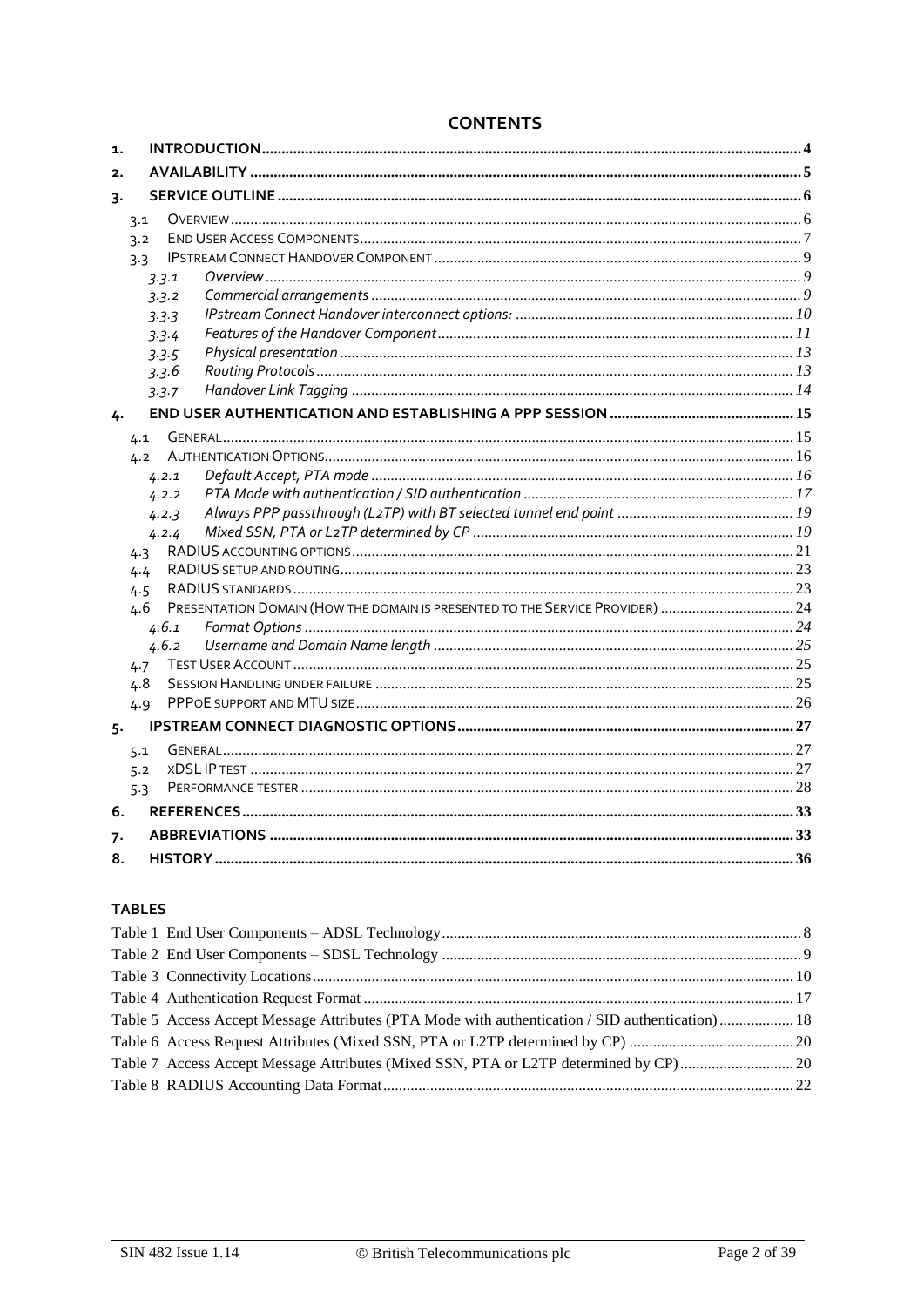#### **FIGURES**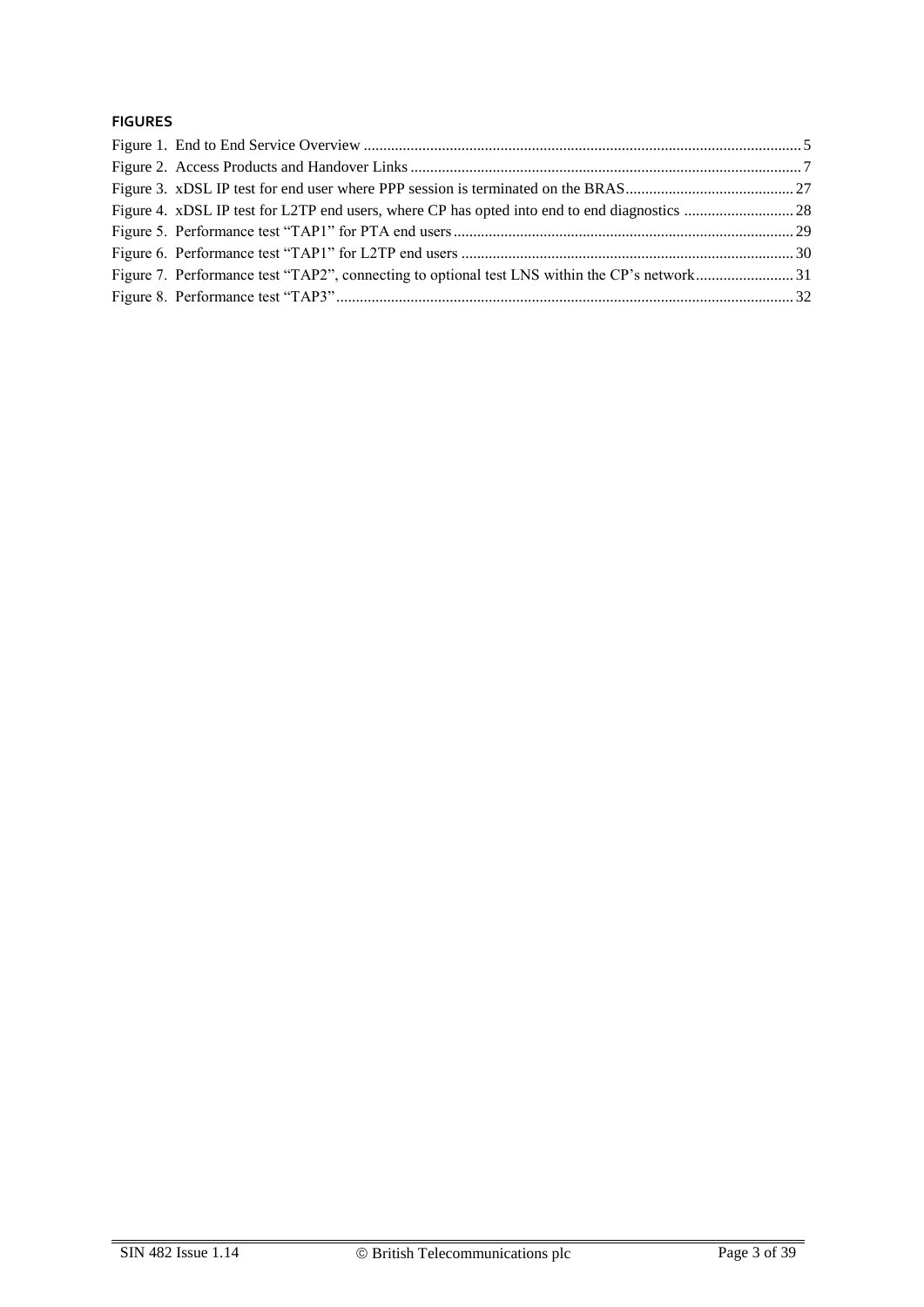### **1. Introduction**

This Suppliers' Information Note (SIN) provides service description information about BT IPstream Connect. The IPstream Connect product is a new interconnect option for Communications Providers. It forms part of BT's Internet Protocol (IP) Transport Services portfolio (SIN 302).

This SIN should be read in conjunction with SIN 302 detailing BT's Internet Protocol (IP) Transport Services, SIN 485 detailing BT IPstream Connect Office, Home, Max and Max Premium products, and SIN 487 detailing BT IPstream Connect Symmetric. If required, this SIN should also be read in conjunction with SIN 496 detailing SID into RADIUS Authentication, SIN 497 detailing SID into RADIUS Accounting and SIN 502 detailing Session Steering.

The following definitions apply throughout this document**:**

**Customer**: The Communications Provider (CP) who purchases the BT IPstream Connect service from BT and sells or provides it to End Users. Also referred to as ISP (Internet Service Provider) to differentiate from Content Service Provider.

**End User**: The person using a device (e.g. PC) to connect to a CP's IP network via the BT IPstream Connect service.

BT Wholesale has launched a product that provides the option to pick up broadband traffic at the IPstream Broadband Remote Access Server (BRAS) node. The interconnect at the BRAS node forms a new Equivalence of Input (EoI) point within the service, in addition to the existing EoI point for IPstream consuming SMPF from Openreach. The original end to end IPstream service is still available, although it has been re-engineered to consume the IPstream Connect interconnect products at the BRAS node.

The IPstream Connect product is made up of two components, the End User Access and the Handover.

The IPstream Connect product gives CP customers the option to take broadband end user traffic off at the BRAS node (via the IPstream Connect Handover component) and transport it to their own or a third party backhaul network.

In creating the IPstream Connect product, it is BTW's intention to keep the IPstream Connect end user access the same as the existing IPstream end user access where regulatory and commercial drivers permit. All of the features listed below are features of the current IPstream End User access product.

The following diagram supplies an End to End service overview of the IPstream Connect product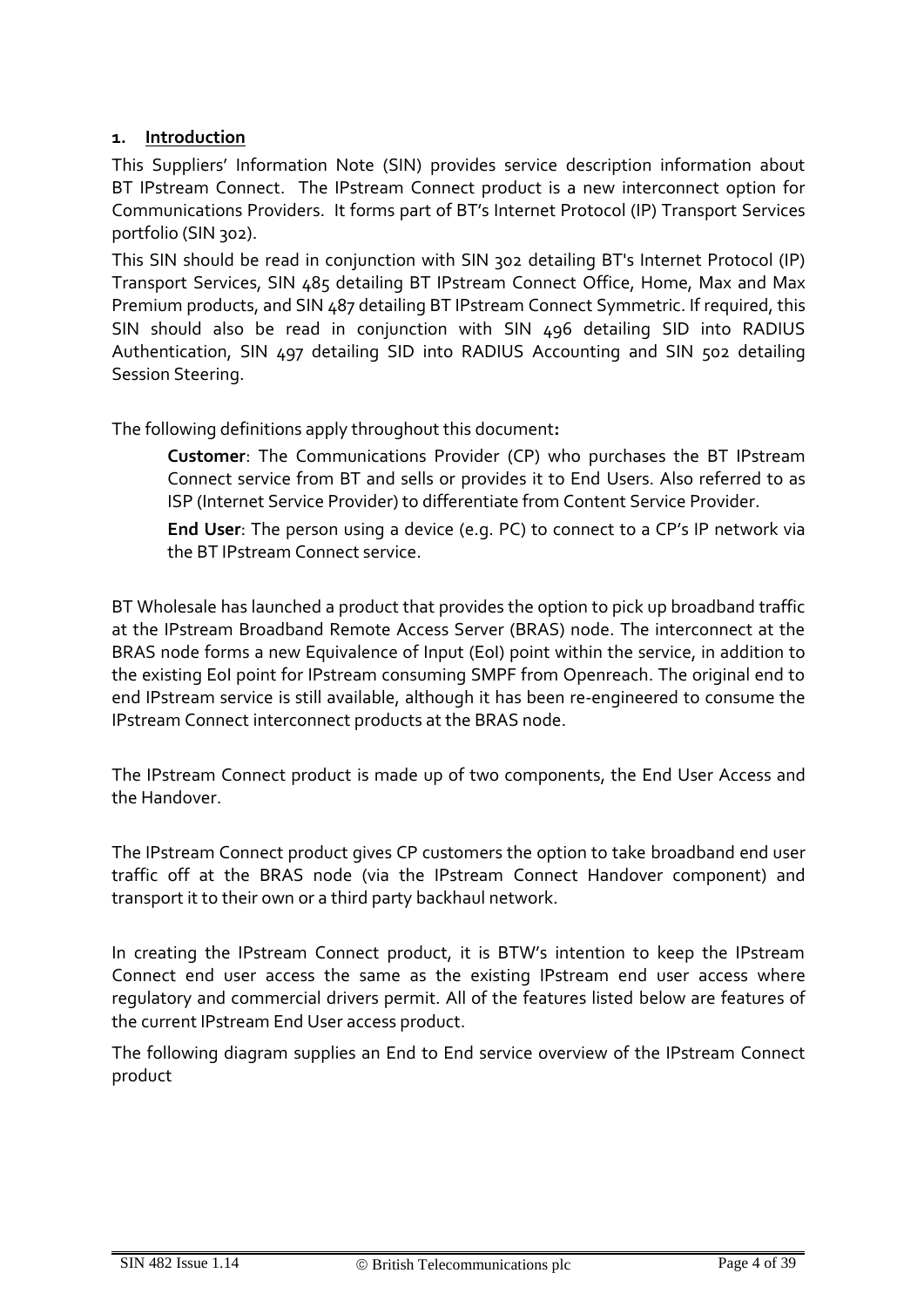

Figure 1. End to End Service Overview

All BT IPstream Connect products are provided on shared infrastructure. The BT IPstream Connect Office /BT IPstream Connect Max Premium products have priority, through the shared part of the BT IPstream Connect network, over the BT IPstream Connect Home /BT IPstream Connect Max products. During a busy period a BT IPstream Connect office or BT IPstream Connect Max Premium product will receive a higher downstream throughput than the equivalent BT IPstream Connect Home or BT IPstream Connect Max product.

BT IPstream Connect Home, Office, Max and Max Premium products present an autosensing PPP layer – this will automatically configure itself to the PPP protocol and encapsulation presented by the End User's equipment. The supported combinations are: PPPoA VC-mux, PPPoA LLC/SNAP, PPPoE LLC/SNAP. See SIN 485 for more detail.

The BT IPstream Connect Symmetric service offers a symmetric IP connectivity between Customers and their End Users providing a wires only SHDSL interface. See SIN 487 for more detail.

BT IPstream Connect enables a Customer to access multiple End Users via interconnects with the BT network at 10 locations. The Customer owns the sales, marketing and recruitment of End Users and the contractual/service relationship. BT supplies the delivery transport and basic service.

For further information on the commercial aspects of this service, please refer to:

- Your BT Account Manager
- BT Broadband Helpdesk via e-mail to: [broadband.enquiries@bt.com](mailto:broadband.enquiries@bt.com)
- BT Broadband Helpdesk on 0800 0283663
- ADSL website [http://www.btwholesale.com](http://www.btwholesale.com/) > Broadband community
- BT Wholesale website [http://www.btwholesale.com](http://www.btwholesale.com/)
- **BT Terms website<http://www.bt.com/terms>**

If you have inquiries relating to this document, then please contact: sinet.helpdesk@bt.com

#### **2. Availability**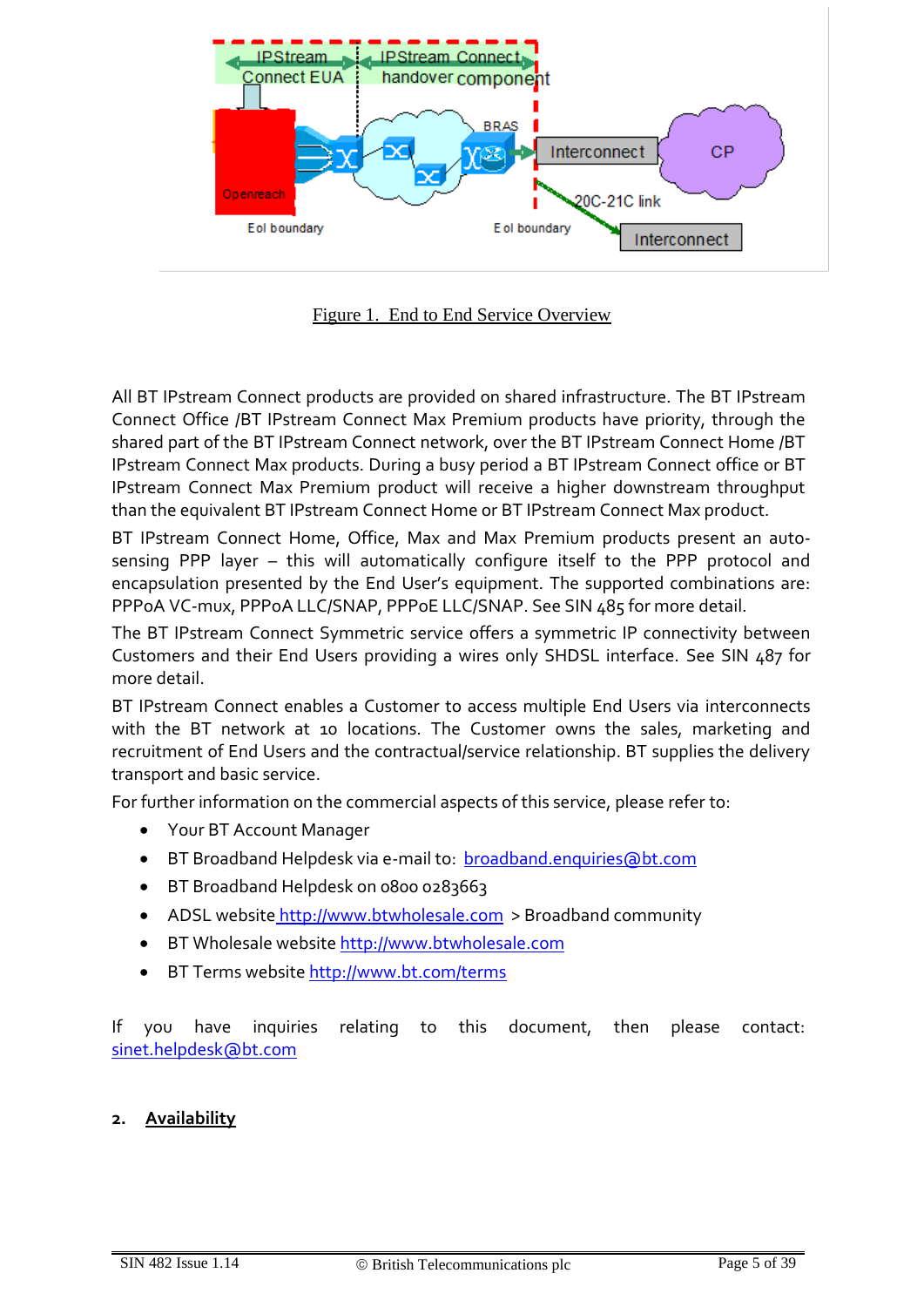The BT IPstream Connect End User products are only available over BT provided PSTN Lines (including Wholesale Access). There are also technical reach limitations, which prevents ADSL-carried services being available to End Users beyond approximately 3.5 km from the local exchange for the BT IPstream Connect Home 2000 and BT IPstream Connect Office 2000 products, and beyond approximately 6 km for the BT IPstream Connect Home 1000 and BT IPstream Connect Office 1000 products. However, users on BT IPstream Connect Home 250, BT IPstream Connect Home 500 and BT IPstream Connect Office 500, BT IPstream Connect Max and BT IPstream Connect Max Premium products may be able to obtain service at greater distances from their local exchange.

During the initial order handling process, BT will check the suitability of the line for ADSL services and advise accordingly.

The products are only available in areas where BT has rolled out ADSL exchange equipment. See BT's ADSL website <http://www.btwholesale.com/broadband> for availability.

Some existing telephony based services may be affected by the techniques used to deliver the BT IPstream Connect services over the same metallic line. These include:

- 30k loop
- Private Circuits
- ISDN all types
- Home Highway or Business Highway
- ISDN Digital Calls & Access
- ISDN Connect
- RedCare<sup>i</sup>
- **•** FeatureNet 5000 services
- FeatureLine Hunt Groups
- Meter Pulse Facility
- PBX and AUX lines

We can only provide a single BT IPstream Connect service over a single PSTN exchange line.

End Users can only receive a single Broadband Service over a PSTN line.

Please note that this list is not exhaustive. We will endeavour to update this list as new information becomes available.

#### **3. Service Outline**

#### **3.1 Overview**

1

<sup>&</sup>lt;sup>i</sup> Redcare is being made compatible with ADSL. Call the Redcare General Information Helpdesk on 0800 800 828 for the latest information.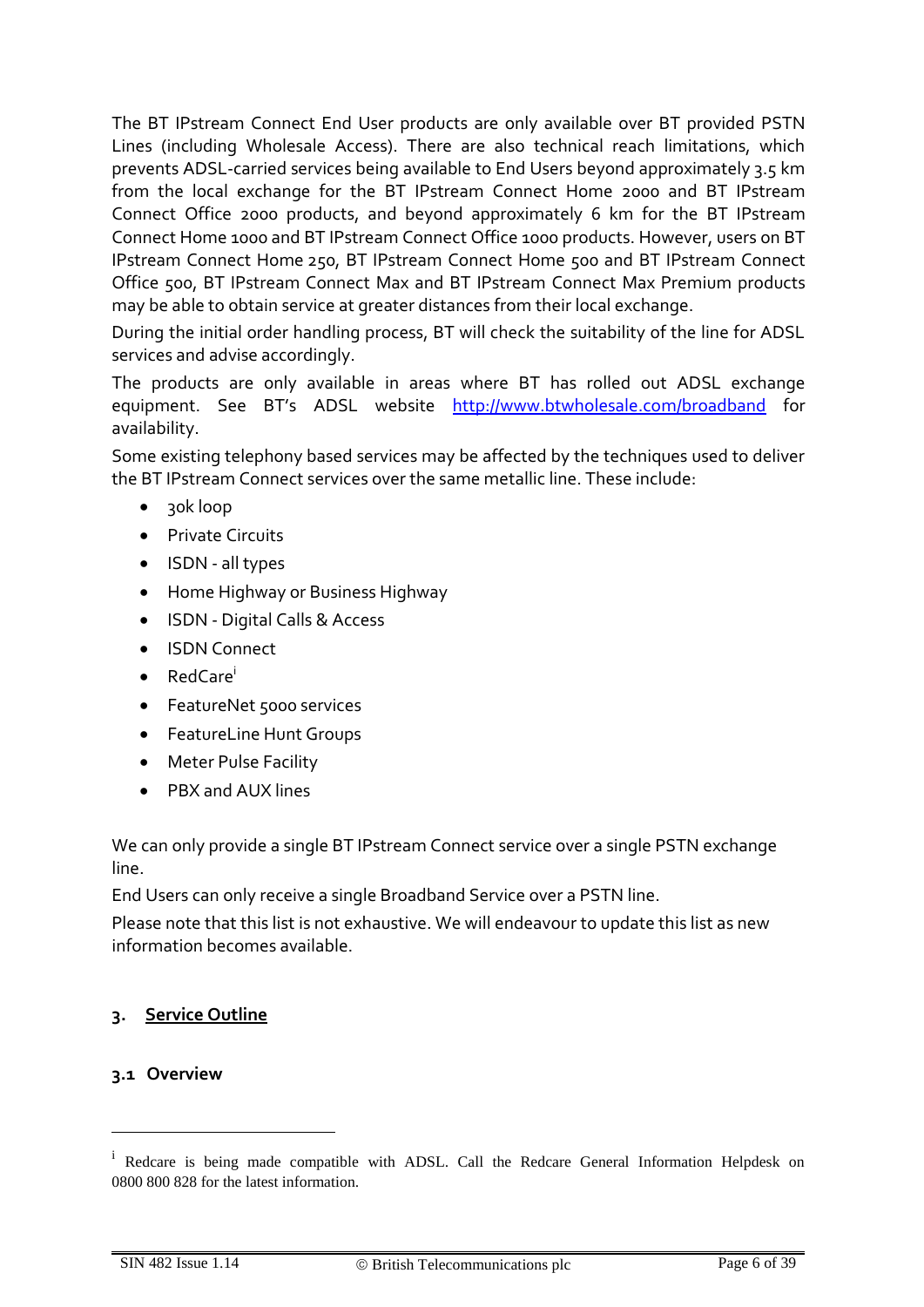BT IPstream Connect consists of a number of access products and the Handover Links.



# **3.2 End User Access Components**

BT IPstream Connect End user components provide the link that goes from an End User premises via a dedicated DSL line to the local exchange, to a BT Broadband Access Server in the BT network. The BT IPstream Connect product's Network Termination Point is defined as the End Users-side of the Network Termination Equipment (NTE) installed by BT on the End User premises.

The End user components are provided using either:

ADSL technology which allows a Broadband service to co-exist with the End User's BT provided PSTN (or Calls & Access) service.

Or

SDSL technology which requires a dedicated Metal Path Facility and cannot support PSTN service

| BT IPstream Connect End user<br>components                       | NTE / CPE<br>Installation                                        |  |  |
|------------------------------------------------------------------|------------------------------------------------------------------|--|--|
| Outline                                                          | <b>Notes</b>                                                     |  |  |
| <b>BT IPstream Connect Max</b>                                   | No BT provided CPE # - Wires<br>Self-Install<br>only Product     |  |  |
| End User access for a single PC                                  | Rate adaptive to 8Mbit/s Downstream and to 448kbit/s<br>Upstream |  |  |
| <b>BT</b><br><b>IPstream</b><br>Connect<br><b>Max</b><br>Premium | No BT provided CPE # - Wires<br>Self-Install<br>only Product     |  |  |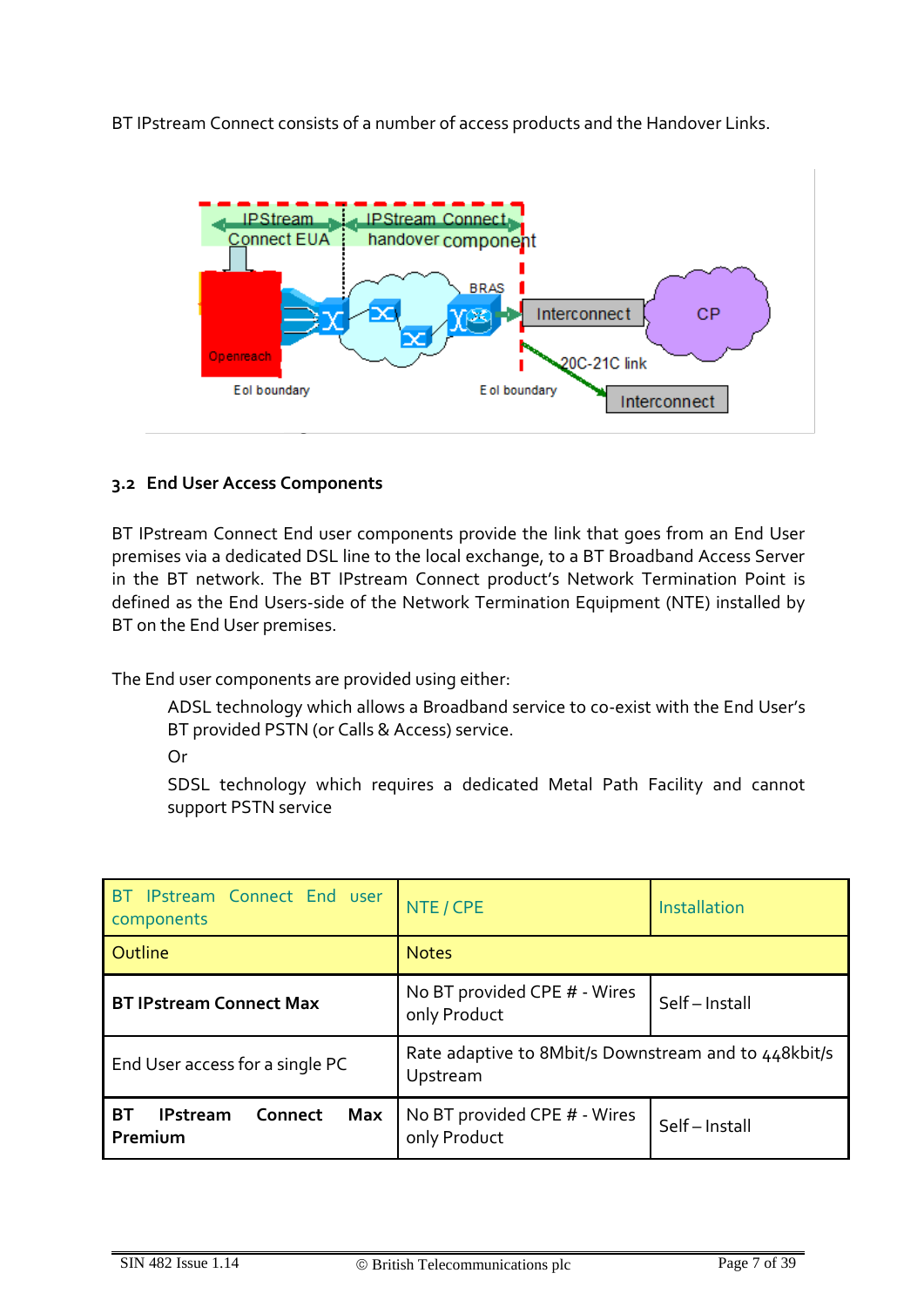<span id="page-7-0"></span>

| BT IPstream Connect End user<br>components | NTE / CPE                                                                                                                                           | Installation |  |
|--------------------------------------------|-----------------------------------------------------------------------------------------------------------------------------------------------------|--------------|--|
| Outline                                    | <b>Notes</b>                                                                                                                                        |              |  |
| End User access for a single PC            | Rate adaptive to 8Mbit/s Downstream and to 832kbit/s<br>Upstream                                                                                    |              |  |
| BT IPstream Connect Home 250               | No BT provided CPE # - Wires<br>only Product                                                                                                        | Self-Install |  |
| End User access for a single PC            | Fixed DSL rate downstream of 288k, Rate adaptive<br>upstream DSL bandwidth between 64k and 288k<br>depending on the quality of the end users SMPF.  |              |  |
| <b>BT IPstream Connect Home 500</b>        | No BT provided CPE # - Wires<br>only Product                                                                                                        | Self-Install |  |
| End User access for a single PC            | Fixed DSL rate downstream of 576k, Rate adaptive<br>upstream DSL bandwidth between 64k and 288k<br>depending on the quality of the end user's SMPF. |              |  |
| <b>BT IPstream Connect Home 1000</b>       | No BT provided CPE # - Wires<br>only Product                                                                                                        | Self-Install |  |
| End User access for a single PC            | Fixed Rate - 1152k downstream, 288k upstream                                                                                                        |              |  |
| <b>BT IPstream Connect Home 2000</b>       | No BT provided CPE # - Wires<br>only Product                                                                                                        | Self-Install |  |
| End User access for a single PC            | Fixed Rate - 2272k downstream, 288k upstream                                                                                                        |              |  |
| BT IPstream Connect Office 500             | No BT provided CPE # - Wires<br>only Product                                                                                                        | Self-Install |  |
| SOHO, SME access for a small LAN           | Fixed DSL rate downstream of 576k, Rate adaptive<br>upstream DSL bandwidth between 64k and 288k<br>depending on the quality of the end user's SMPF. |              |  |
| BT IPstream Connect Office 1000            | No BT provided CPE # - Wires<br>only Product                                                                                                        | Self-Install |  |
| SOHO, SME access for a small LAN           | Fixed Rate - 1152k downstream, 288k upstream                                                                                                        |              |  |
| <b>BT IPstream Connect Office 2000</b>     | No BT provided CPE # - Wires<br>only Product                                                                                                        | Self-Install |  |
| SOHO, SME access for a small LAN           | Fixed Rate - 2272k downstream, 288k upstream                                                                                                        |              |  |
|                                            | Table 1 End User Components - ADSL Technology                                                                                                       |              |  |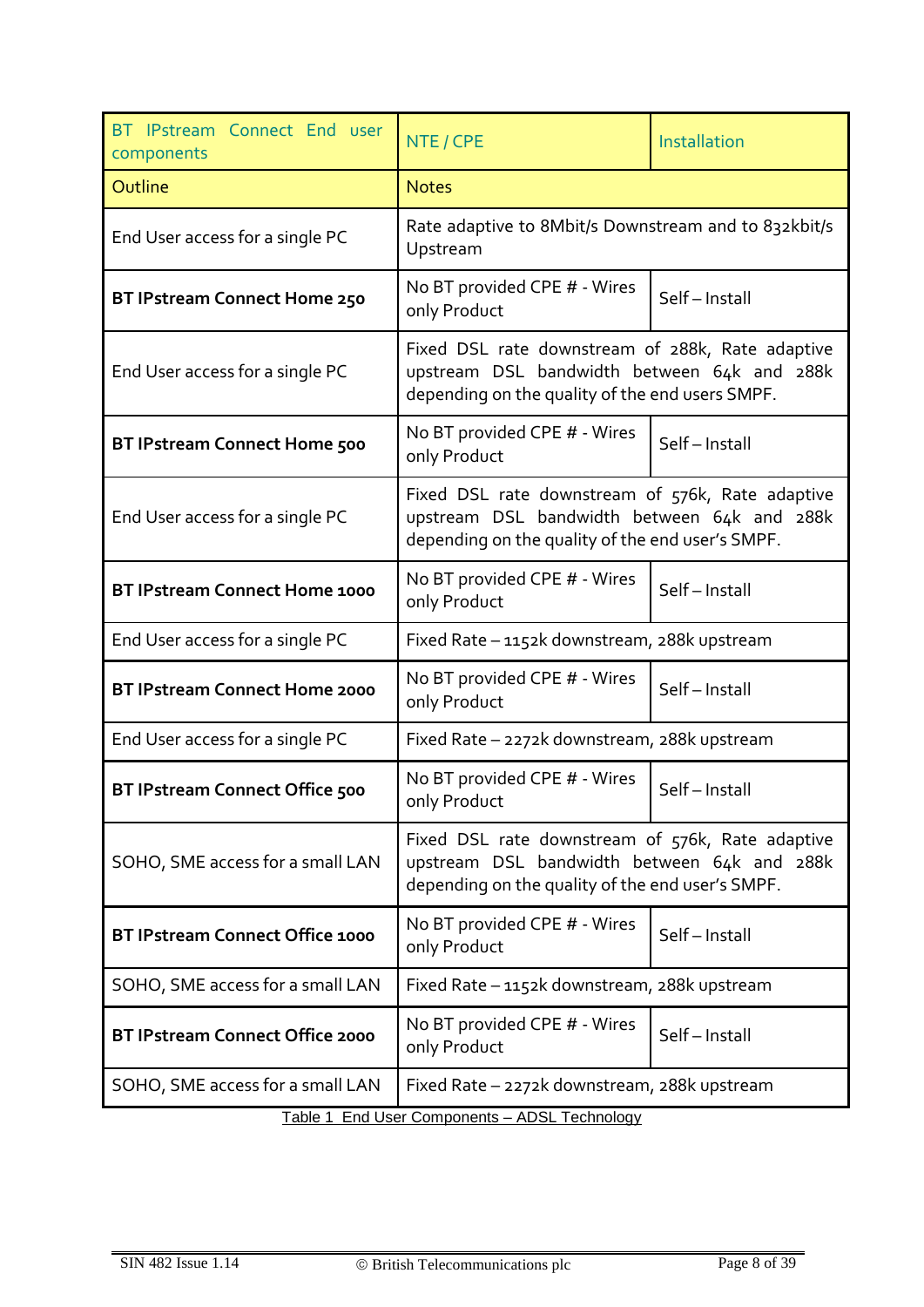| BT IPstream Connect Symmetric<br>End user components                             | NTE / CPE                                                              | <b>Installation</b>    |  |
|----------------------------------------------------------------------------------|------------------------------------------------------------------------|------------------------|--|
| Outline                                                                          | <b>Notes</b>                                                           |                        |  |
| BT IPstream Connect Symmetric<br>250                                             | No BT provided CPE # - Wires<br>only Product                           | Self-Install, uses MPF |  |
| SOHO, SME access for a small LAN                                                 | Fixed DSL rate equal to 256k (ATM) downstream and<br>upstream.         |                        |  |
| BT IPstream Connect Symmetric<br>500                                             | No BT provided CPE # - Wires<br>Self-Install, uses MPF<br>only Product |                        |  |
| SOHO, SME access for a small LAN                                                 | Fixed DSL rate equal to 512k (ATM) downstream and<br>upstream.         |                        |  |
| <b>BT IPstream Connect Symmetric</b><br>1000                                     | No BT provided CPE # - Wires<br>Self-Install, uses MPF<br>only Product |                        |  |
| SOHO, SME access for a small LAN                                                 | Fixed DSL rate equal to 1024k (ATM) downstream and<br>upstream.        |                        |  |
| <b>BT IPstream Connect Symmetric</b><br>2000                                     | No BT provided CPE # - Wires<br>Self-Install, uses MPF<br>only Product |                        |  |
| SOHO, SME access for a small LAN<br>Toble 2 End Lleer Companente CDCL Toobnology | Fixed DSL rate equal to 2048k (ATM) downstream and<br>upstream.        |                        |  |

Table 2 End User Components – SDSL Technology

### <span id="page-8-0"></span>**3.3 IPstream Connect Handover Component**

# **3.3.1 Overview**

The Handover provides a means of conveying traffic from IPstream Connect end users to the IPstream Connect Point of Service Interconnects.

# **3.3.2 Commercial arrangements**

The CP is required to order only one Handover – this covers connectivity from all of that CP's interconnects to all of its end users nationwide (10 x 20C connections). A CP will need to contract for a minimum bandwidth of 1G for the Handover component. Bandwidth is purchased at each node in blocks of 1Mbit/s (1 Million bits per second). BTW will provide reports on the bandwidth used per node.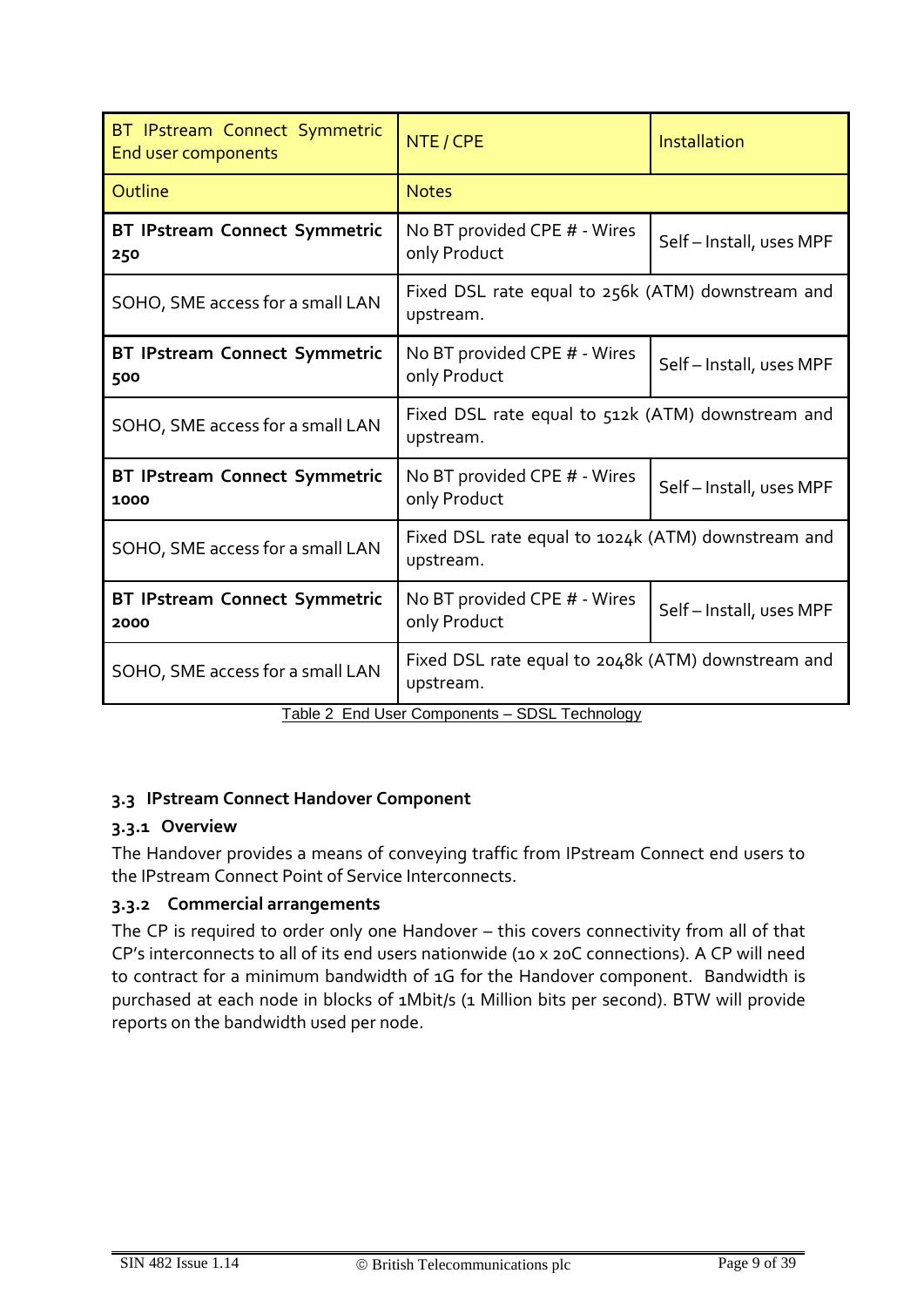The CP is required to purchase sufficient blocks of bandwidth to cover the bandwidth used by their end users. BTW will measure the bandwidth used by a CP per node. If the bandwidth used exceeds the bandwidth for which the CP has entered into contract, then they will incur a bursting bandwidth charge. BTW will have one charge for bandwidth, irrespective of the type of traffic passed (there are no IP DSCP priority marking specific charging schemes). BTW will not actively police the bandwidth to the contracted bandwidth purchased by the CP; it is the responsibility of the CP to ensure that if it wishes the bandwidth to be constrained or restricted then it will need to employ traffic management / control on its broadband traffic before the traffic enters BTW's network.

### **3.3.3 IPstream Connect Handover interconnect options:**

The EoI boundary for the IPstream Connect product is at the IPstream Connect BRAS nodes. Some of these nodes are not part of the 21C network whilst others are in buildings that serve both the legacy 20C IPstream network and the new 21C Network. To avoid forcing CPs to build out to legacy network locations and to help align the IPstream Connect product with WBC, BTW will provide the option of interconnect links between the legacy BRAS nodes and the nearest 21CN node. CPs wishing to purchase the IPstream Connect product therefore have the option of connecting at the BRAS nodes or connecting at the nearest 21C node. The following table summarises the connectivity locations:

| <b>20CN BRAS Node</b> | 21CN BB POSI Site               |
|-----------------------|---------------------------------|
| Kingston (SEC)        | Kingston (TEC)                  |
| Faraday               | Faraday                         |
| Ealing                | Colindale                       |
| <b>Ilford</b>         | <b>Stepney</b>                  |
| Reading               | Slough                          |
| <b>Milton Keynes</b>  | <b>Milton Keynes</b>            |
| <b>Birmingham</b>     | <b>Birmingham</b>               |
| Sheffield             | Sheffield                       |
| <b>Manchester</b>     | <b>Manchester</b>               |
| Edinburgh (20C)       | Edinburgh (21C)                 |
|                       | Tahle 3. Connectivity Locations |

<span id="page-9-0"></span>Table 3 Connectivity Locations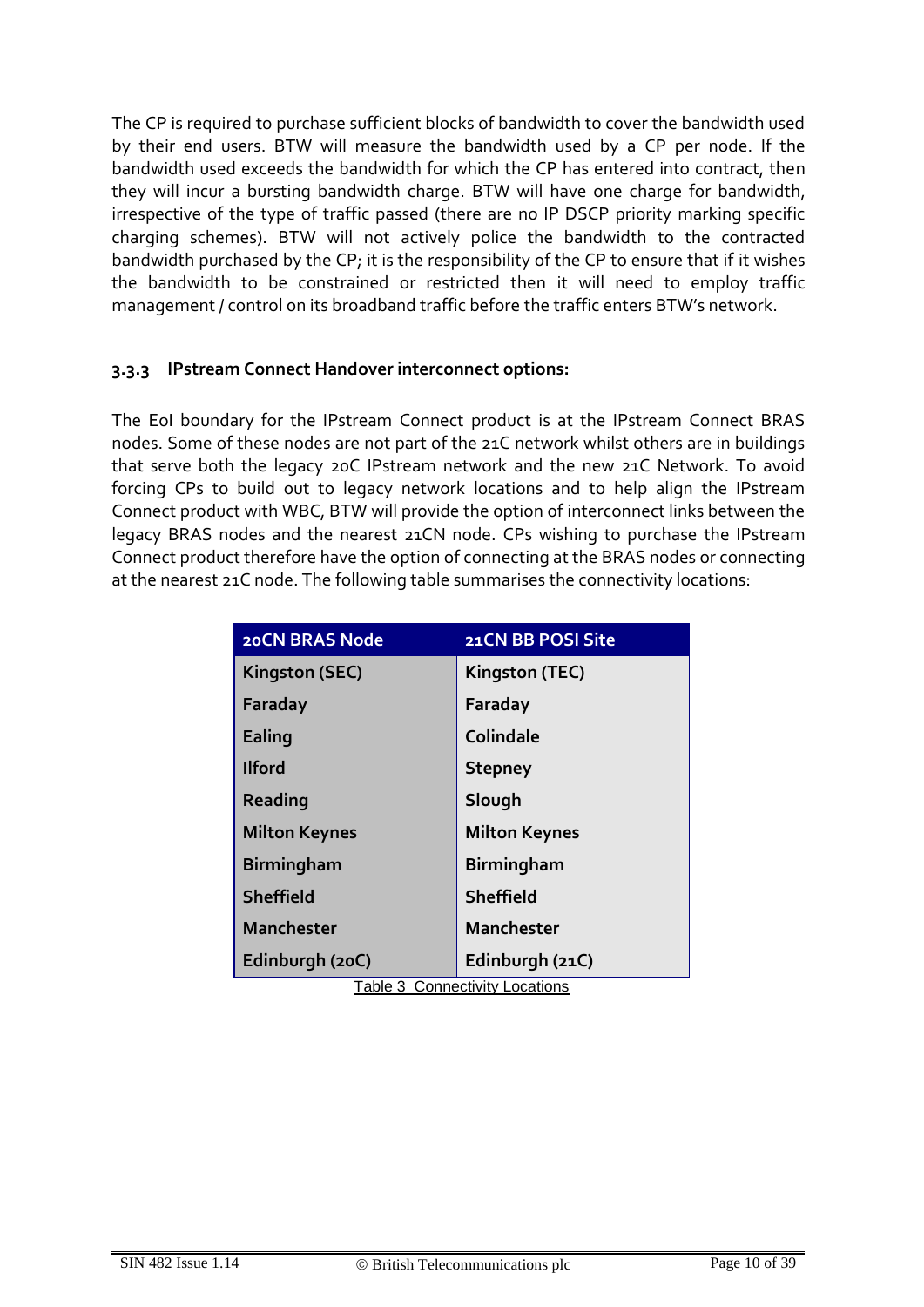For each BRAS node the CP can choose to take a 20C connection option in the same building as the BRAS, in which case BTW will provide a connection to a suitable patch panel to facilitate the interconnection into the CP's network, or the CP can choose to take a 21C connection option, in which case BTW will provide an interconnection between the 20C and 21C locations and interconnect to the CP's MSIL product at the corresponding 21CN node. Any of the available MSIL variants can be used for the 21C connectivity option (e.g. in-span, in building handover). Please refer to the MSIL Product Handbook [\[7\]](#page-32-0) for more details.

The CP is required to have some form of interconnect to all of the BRAS nodes to offer service to IPstream Connect end user accesses; this is via 10 x 20C connectivity.

In order to provide a resilient service, BTW will deploy two routers at each BRAS node in order to aggregate the traffic before presenting it for handover to a customer's network. Where the CP takes a 20C connectivity option, the traffic will be presented over fibres from each of the routers. As such the service mandates that one or more pairs of fibres will be used for interconnection to the CP. The traffic over these fibres is carried in Ethernet running at 1Gbit/s or 10Gbit/s speeds. Where multiple pairs of fibres are used, Line Aggregation Group (LAG) can be selected to operate over the fibres from each router within the BTW network.

For the 21C connectivity option, the same rules apply for the speed and dimensioning of fibre interconnect and BTW will deploy 20CN to 21CN interconnect links in pairs. However, because the use of MSIL means that the L2 device connecting to each BTW BRAS aggregation router cannot be guaranteed to be the same device, it is not possible to offer a LAG option for the 21CN connectivity.

Although the product presents a pair of fibres at the 21CN interconnect node, the CP can elect to have the fibres connected into the same MSIL, or connected into separate MSIL's. Traffic from a pair of interconnect links will be presented within a pair of IPstream Connect specific VLANs over the MSIL(s).

Notes:

1) There is a limit of 8x1G or 8x10G pairs of handover links at each handover node.

2) Due to the implications of a link failure if the links were not equal size, the CP must purchase handover links of equal size (1G or 10G) at a given handover node. It is not possible to mix sizes.

### **3.3.4 Features of the Handover Component**

The Handover component is available in 'PPP pass through' and IP presentation options. For both variants, the CP is required to specify one or more Service Selection Names (SSNs) to associate with their infrastructure. This SSN enables BTW to map end users to the interconnect owned by the correct CP. The SSN is a character string that will be matched against the characters presented in the user-Id of the end user's CHAP authentication request beyond the "@" symbol.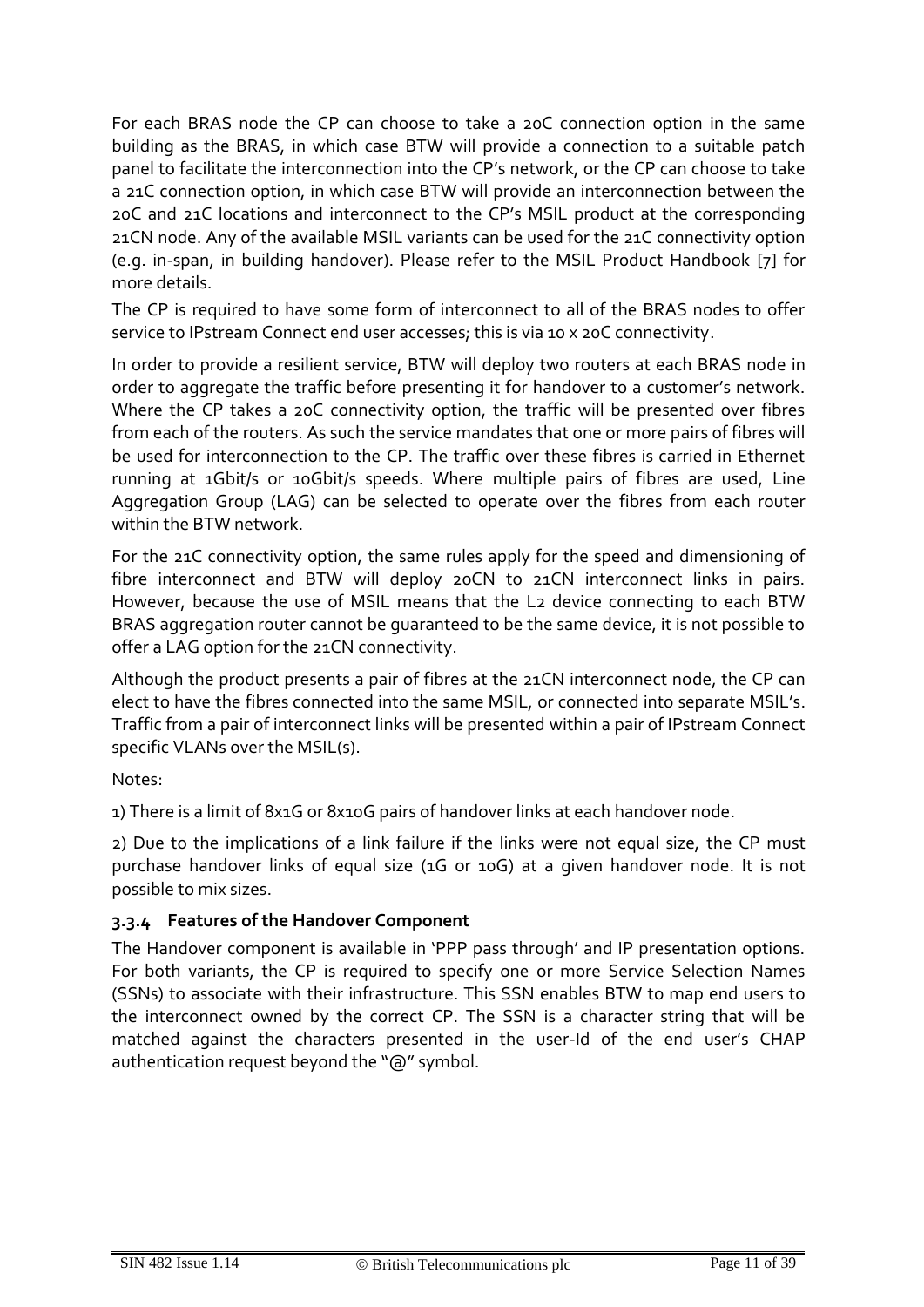Example:

A user has its CPE router configured to login with a username and password.

If the username specified is Joe.Bloggs@**mysteryCP.co.uk**, the bold characters equate to the service selection name (SSN).

The CP has the option of receiving RADIUS authentication and accounting packets for the IPstream Connect product. The service supports up to 3 CP Authentication RADIUS servers, and up to 2 Accounting RADIUS servers. The necessary details are captured on the RADIUS section of the Handover CRF.

If the CP does not wish to receive RADIUS authentication packets then BTW will take the following actions, depending on the SSN type:

- For SSNs configured as PTA mode only, the end user's PPP setup requests will be default accepted and an IP address dynamically assigned to the end user from the CP's pool on the end users BRAS.
- For SSNs configured as L2TP only, the end user's PPP session will be tunnelled to one of the tunnel end points associated with that SSN. BTW will attempt to send an equal number of PPP sessions to each tunnel end point associated with an SSN.
- By their nature, mixed PTA and L2TP SSNs are not possible without a CP authentication RADIUS, as a RADIUS response is required to inform the BTW platform of the appropriate action to take for the end user. Similarly the PTA Mode Multiple Address Pool functionality (see Section 4) requires a CP authentication RADIUS.

If the CP wishes to receive RADIUS authentication packets, then each session setup request can be forwarded to the CP RADIUS. The CP RADIUS response can then be used to reject or accept the session, with the end user's PPP session either tunnelled into the CP network or terminated on the BRAS depending on the exact nature of the RADIUS response. The CP is responsible for ensuring that there is a route from the IPstream Connect network to the CP's RADIUS. The CP has the option of advertising a route to the RADIUS through one or more of the interconnects to the IPstream Connect network or using the internet to facilitate the connection.

The Premium Forwarding traffic class was introduced for Content Connect and uses the DSCP marking AF31. Any IPstream Connect traffic marked with AF31 will be re-marked by IPstream Connect as Best Efforts. In the case of L2TP traffic, the re-marking will be performed on the outer (L2TP carrying) DSCP marking.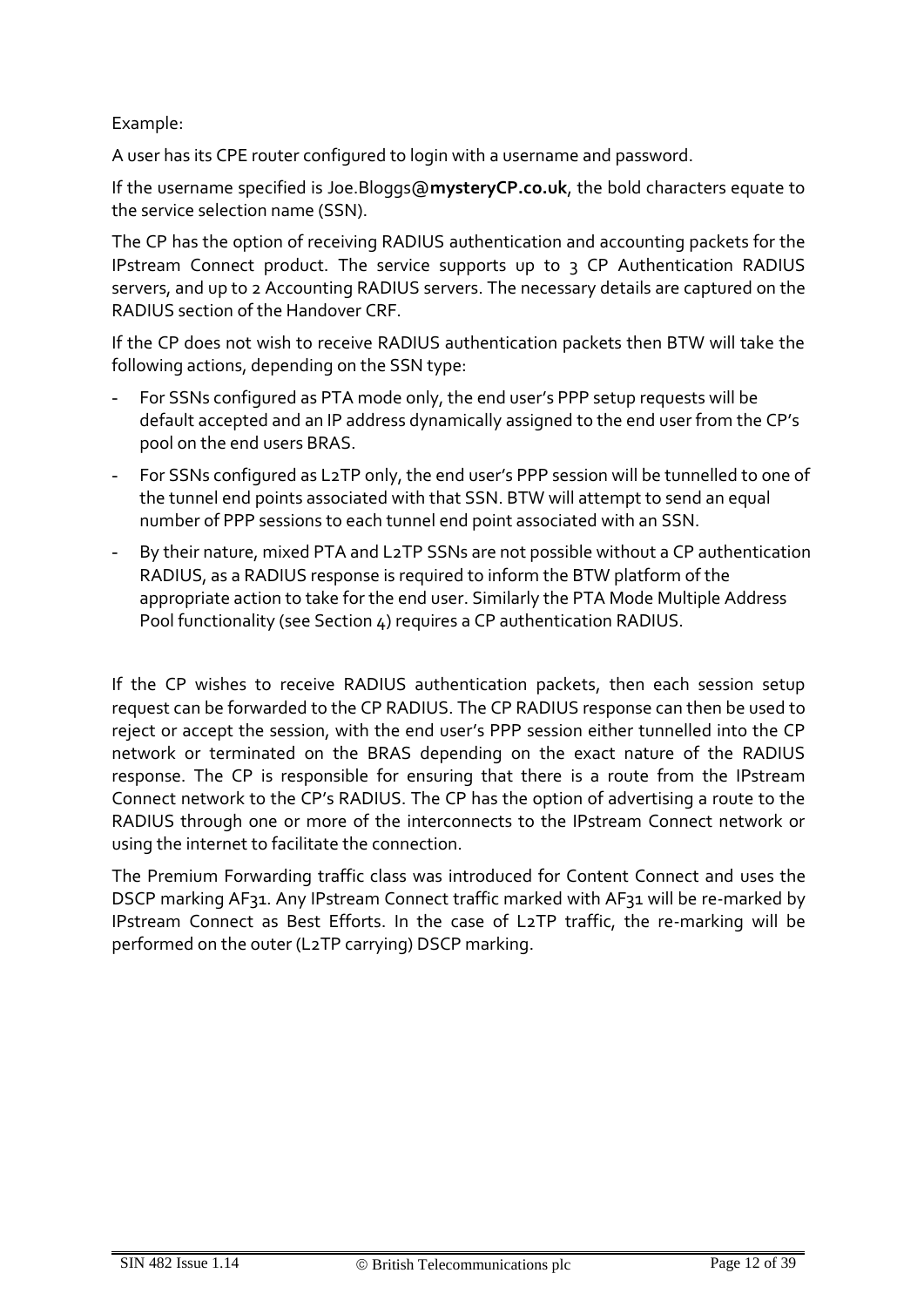# **3.3.5 Physical presentation**

### **20C interconnect option:**

The Customer traffic will be via pairs of fibres running 1Gbit/s or 10Gbit/s Ethernet interfaces presented on a patch panel for which rack space will need to be allocated within the Customer's enclosure.

The standard patch panel presents SC type fibre connectors. The Patch Panel itself does not restrict usage to a particular fibre type (i.e. Multi Mode or Single Mode) but BTW will be placing the following restrictions on the fibre type:

- for 1Gbit/s the customer can request either single mode or multi mode fibre
- for 10Gbit/s the only option is for single mode fibre

For the 20C interconnect option, the customer can select for autonegotiation for speed and duplex to be either on or off

### **21C interconnect option:**

At present, the IPstream Connect product supports MSIL handoff only at the 21C interconnect nodes. Any available variant of MSIL can be used (e.g. in-building handover, in-span handover). The physical presentation of the MSIL product is defined in the relevant MSIL Product Handboo[k\[7\].](#page-32-0)

### **3.3.6 Routing Protocols**

For each fibre (or fibre group where LAG is used at a 20C interconnect node) the CP is required to provide 2 RIPE registered public IP addresses; one for each end of the link. BTW will establish a BGP session with the IP device on the customer end of each fibre. The customer can advertise previously agreed tunnel end point addresses into BTW's network using this BGP session. The customer cannot advertise a default route. The customer is required to ensure that all tunnel end point addresses are advertised into each interconnect node. There is a limit of 2000 to the number of prefixes that the customer can advertise into BTW through the BGP session. If the customer exceeds this amount, the BGP session will be brought down. For L2TP traffic, where the same tunnel end point address is advertised down two separate fibres into the same interconnect node, BTW will honour any routing cost (MED) advertised with the route such that load shared or mainstandby configurations can be used; this is provided that the routes are equally specific, else the more specific route will take priority for routing traffic into the CP's network. For PTA traffic, upstream traffic cannot be influenced by MEDs & upstream PTA traffic will be load-balanced across the BGP peerings at the POSI site. BTW will set hello, dead and routing advertisement BGP timers as 10 seconds, 30 seconds and 5 seconds respectively. Notes:

1) Where public registered RIPE IP addresses are required from the CP for the IPstream Connect product, the addresses provided must be IPv4 addresses.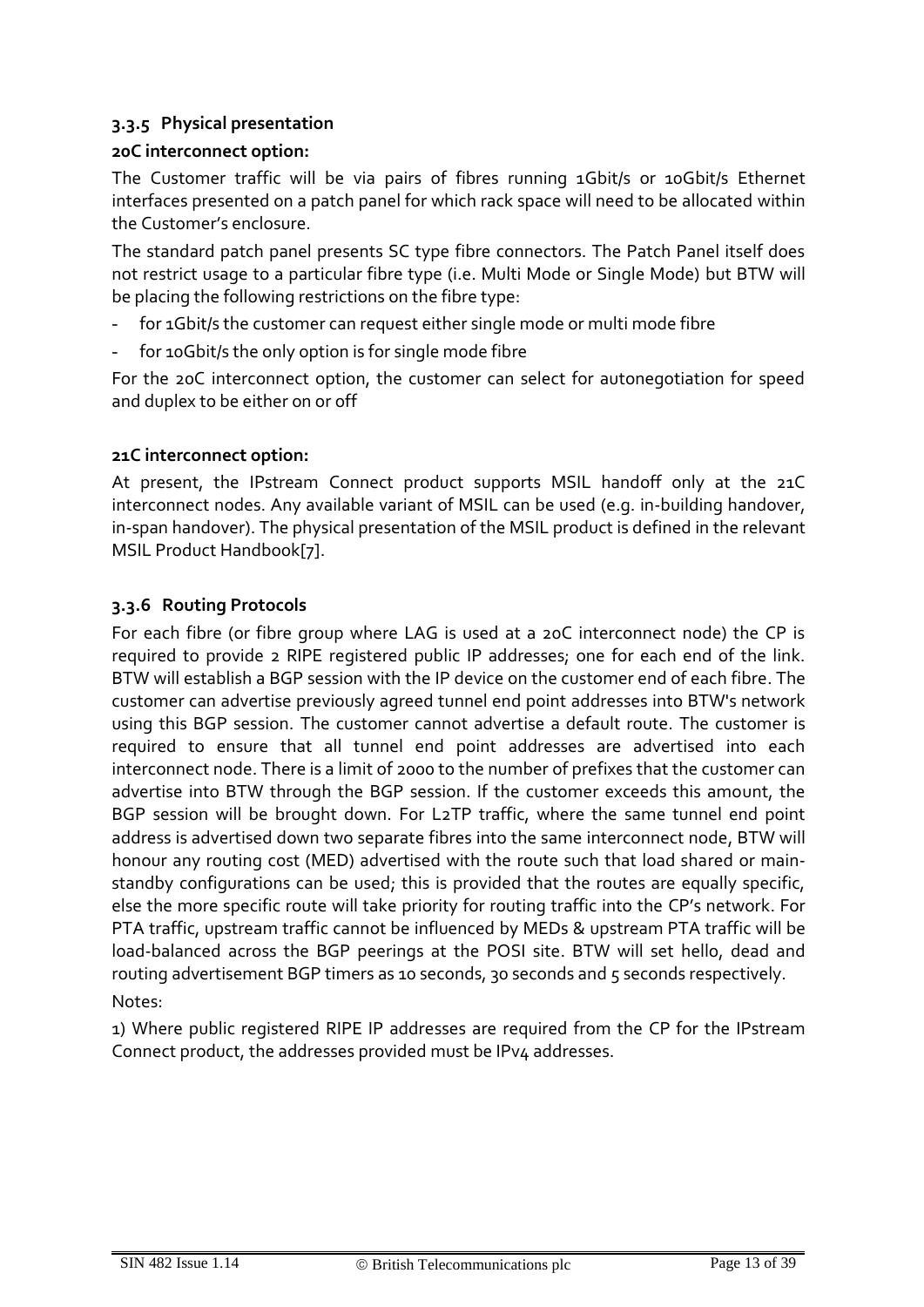2) The L2TP protocol uses the presence of L2TP control traffic including L2TP keepalive (hello) acknowledgements to detect network problems and control tunnel and session state. In order to ensure that working L2TP tunnels are not dropped by IPstream Connect BRASes, CPs must respond to L2TP control packets. CPs should ensure that all L2TP control packets (including hello acknowledgements) are prioritised, to avoid dropping. If these control packets are dropped by the CPs network, this may cause tunnel failures and adversely affect their service.

### **16 bit vs 32 bit AS Numbers**

The IPstream Connect product currently supports 16 bit AS numbers only. RIPE has stated that from January 2010 it will no longer issue 16 bit AS numbers, but will operate AS Number assignments from an undifferentiated 32-bit AS Number allocation pool. Any CP planning to use a new AS number is therefore advised to apply for a 16 bit number before January 2010. BT will monitor the requirement after January 2010. If IPstream Connect supports 32 bit ASNs in the future, this will be reflected in an updated SIN.

# **3.3.7 Handover Link Tagging**

IPstream Connect offers a Handover Link Tagging option which can be used by customers to control the routing of their downstream traffic under failure. If this option is chosen, a specific private IP address is advertised via eBGP over each of the CP's IPstream Connect handover links. The CP can use the presence/absence of these addresses to make routing decisions.

Note: These addresses will be for link failure detection only, all traffic destined for these addresses will be routed to null / discarded.

The private IP addresses will be allocated by BT and advised to the CP. If there is a clash with the CP's current addressing, BT will need to be advised so that an alternative range can be chosen.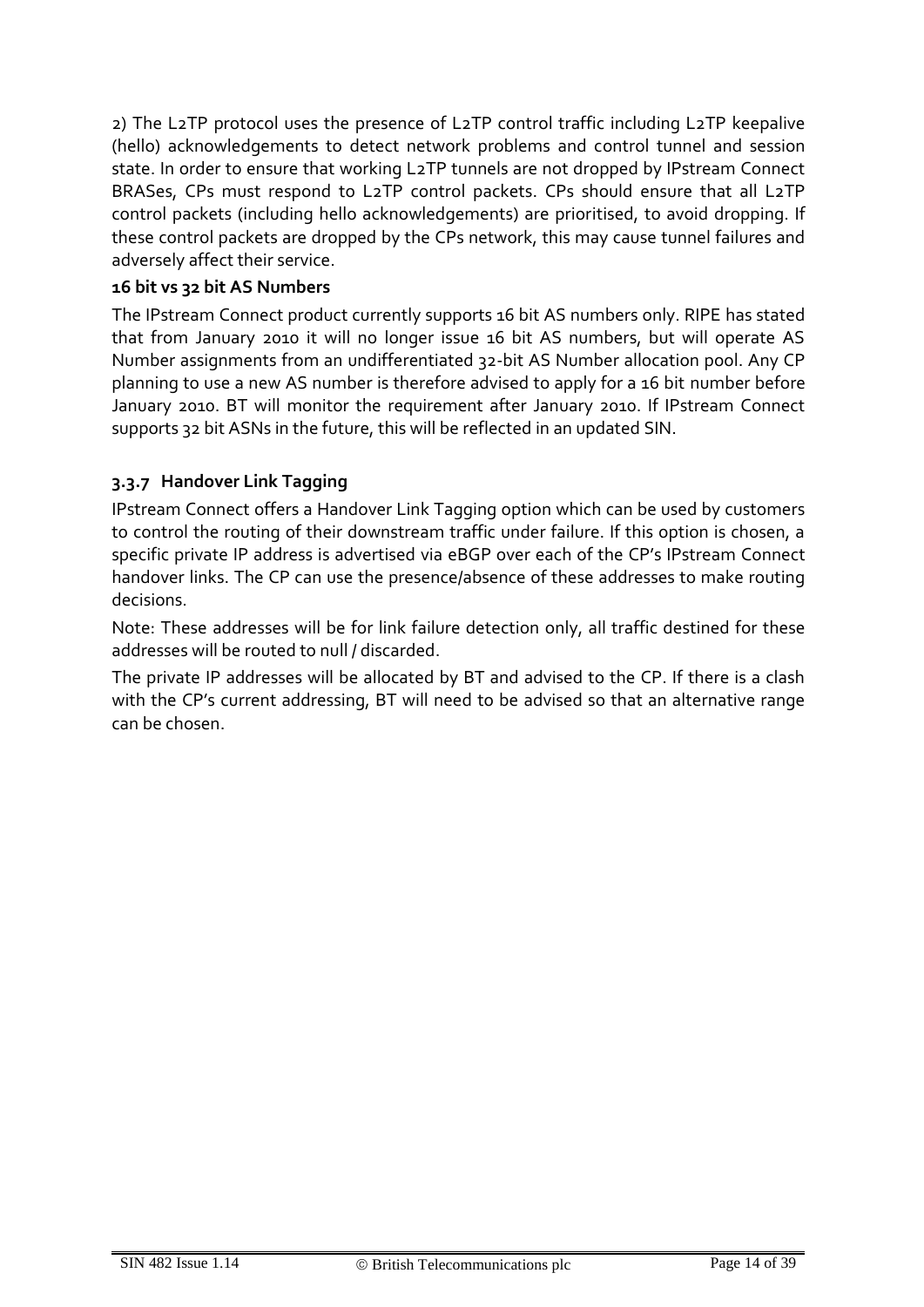### **4. End user authentication and establishing a PPP session**

### **4.1 General**

PPP is used to obtain IP addresses from the Customer's address pool on a per-session basis. Please note that only one PPP session per End User DSL service is allowed; multiple sessions are not supported. As mentioned in section 3, the IPstream Connect product supports IP and L2TP presentation options.

For IP presentation (PTA Mode), the PPP session is terminated within the BTW network and an IP address assigned from a pool of IP addresses provided by the CP.

IPstream Connect is introducing the ability for a CP to use Multiple Address Pools for their PTA Mode service. This is optional & requested via the CRF. The CP will provide a set of Pool Names and the associated IP Address ranges for each pool. During the RADIUS authentication stage for end user sessions, the CP will return the required Pool Name and a Dynamic IP address from the chosen pool will be allocated to the End User.

Notes:

- The IP addresses must be public, RIPE registered addresses;
- The minimum pool size is 65K addresses;
- IP address pools can be made up of a number of address blocks. The minimum accepted IP address block size for IP presentation is a /18 (/16's are preferred);
- The addresses will be allocated to IPstream Connect BRAS nodes by BT in /21 or /22 blocks, depending on the expected pool size;
- At present it is not possible to use the same Pool Name on WBC and IPstream Connect. In addition Multiple Address Pools are not currently supported on mixed (PTA/L2TP) SSNs. These limitations will be addressed at a later date.

For the L2TP presentation option, the BTW network will tunnel the end user's PPP session into the CP's network using L2TP. The CP then has the responsibility to terminate the PPP session and assign an IP address.

Notes:

- tunnel end point addresses provided by the CP must be public, RIPE registered addresses;
- The CP specifies a Tunnel Name for the tunnels associated with a Service Selection Name. Tunnel Names may be different for each Service Selection Name, however the Tunnel Name must be the same for all tunnels that are destined for a given Tunnel End Point IP Address.

BT IPstream Connect supports the features of Service Selection Barring and Limited Service Selection. At the time of ordering the CP can specify one or more service selection names to associate with an end user.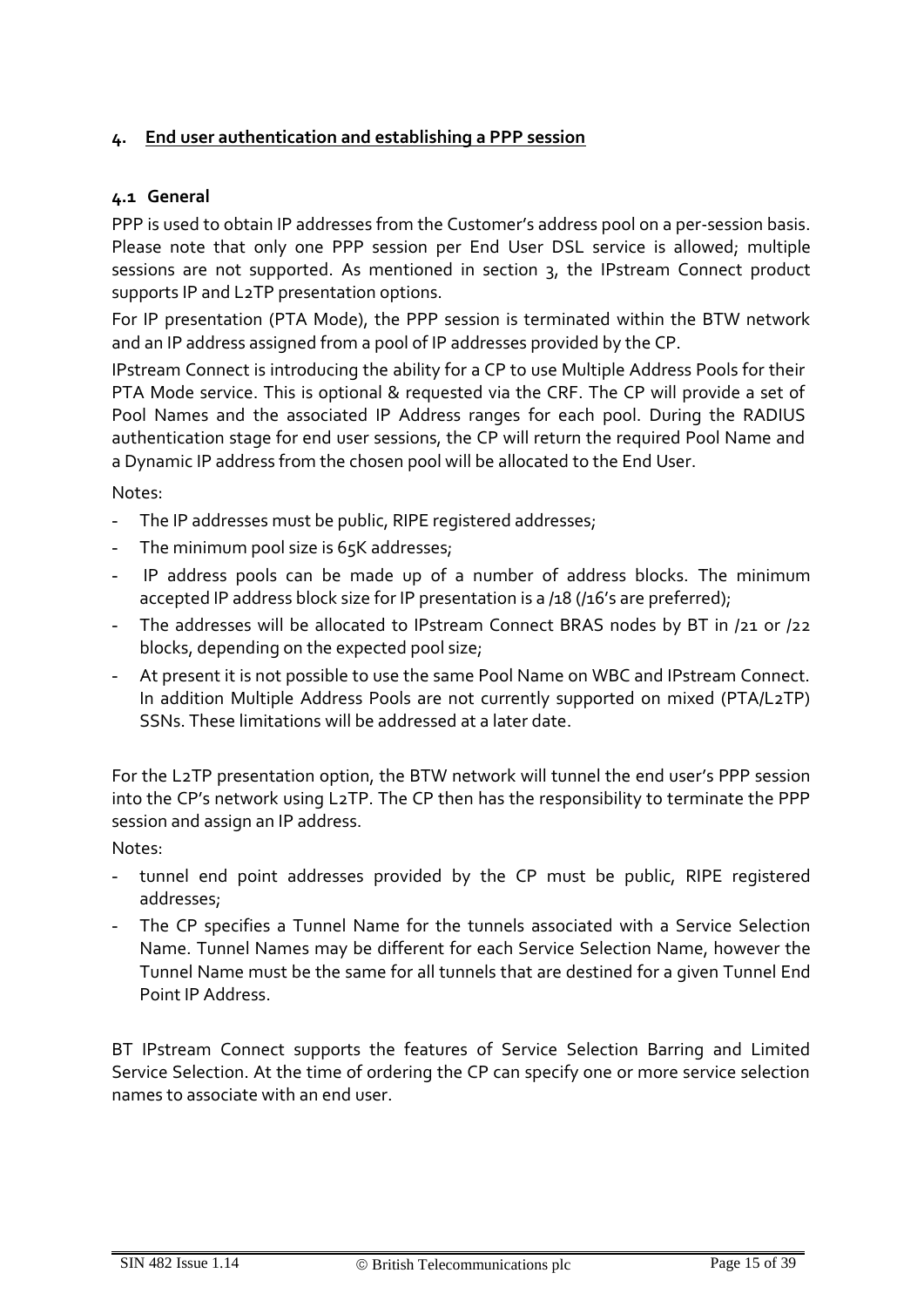Service Selection Barring is used to prevent end users attempting to log on to a service selection name that the end user does not have permission to access, whilst Limited Service Selection is where the CP has associated more than one Service Selection name to the end user and so the end user can log in to alternative service selection names, within a maximum of  $5$  names.

In the case of Limited Service Selection, the service selection names can even be owned and attached to a network operated by a third party company provided the appropriate LSS authorisation forms are completed detailing permission by the third party to allow the CP to direct end users to the third party network.

The sequence of events to establish a PPP session depends on the authentication option that the CP has selected at the time of ordering the handover component product and the service selection name that the end user presents in their login attempt. It is possible for a CP to specify a different authentication mechanism for each service selection name that it operates.

# **4.2 Authentication Options**

IPstream Connect offers a number of Authentication options:

- Default Accept, PTA mode;
- PTA Mode with Authentication/ SID Authentication;
- PPP passthrough (L2TP) with BT selected Tunnel End Point;
- PPP passthrough (L2TP) with CP Session Steering to the CPs selected Tunnel End Point;
- Mixed SSN, PTA or L2TP determined by the CP.

For the L2TP Session Steering option, please refer to SIN 502 [12].

SID for Authentication is an option for PTA and L2TP passthrough. For more information on SID for Authentication, please refer to SIN 496.

# **4.2.1 Default Accept, PTA mode**

This is used where the CP does not wish to authenticate an end user's setup request and is happy for the end users PPP session to be terminated within BTW's network and assigned an IP address at random from the pool of IP addresses provided by the CP to BTW for this purpose. No interaction with the CP's RADIUS is required, the end user traffic will be source address routed to force the traffic down the CP's handover component interconnects and end user traffic will be presented as routed IP to the CP. To enable this option, the CP should:

- specify PTA mode on the Handover component CRF against one or more SSNs,
- specify a pool of IP addresses to be used for their end users, and
- indicate that RADIUS authentication is not required.

Note that LSS and SSB will still be applied to this end user.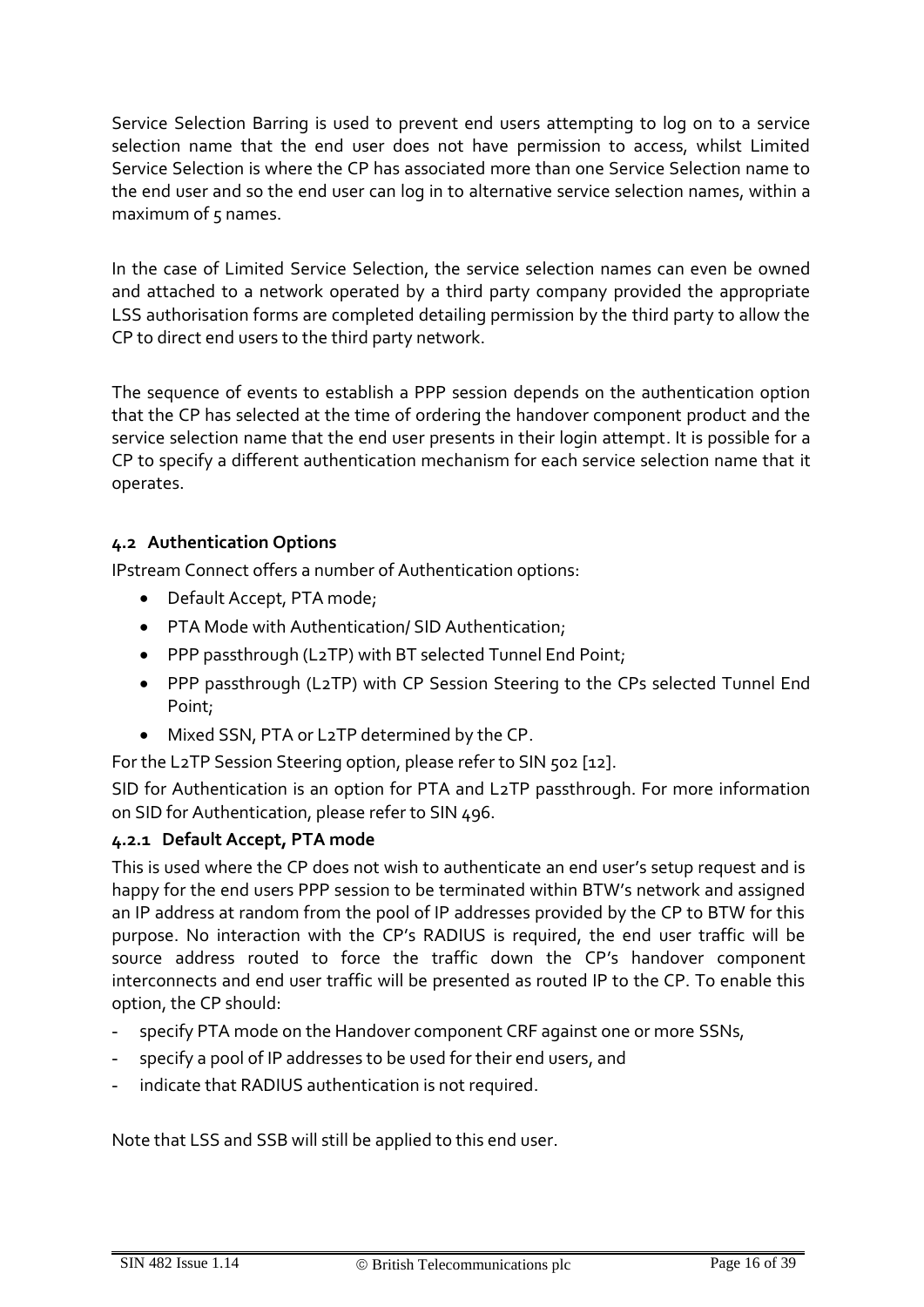# **4.2.2 PTA Mode with authentication / SID authentication**

This is used where the CP wishes the end user to be assigned an IP address at random from a pool provided to BTW to host on the BTW network but wishes to authenticate the user first. The CP is required to provide a RADIUS for the BTW network to interact with. The CP's RADIUS will receive authentication requests in the following format:

| User-Name | User@domain or domain/user                                                                                                                                                                                                                                                  |
|-----------|-----------------------------------------------------------------------------------------------------------------------------------------------------------------------------------------------------------------------------------------------------------------------------|
|           | Password                                                                                                                                                                                                                                                                    |
|           | Password                                                                                                                                                                                                                                                                    |
|           | <nte_router_ip_address></nte_router_ip_address>                                                                                                                                                                                                                             |
|           | <b>NTE Router Port</b>                                                                                                                                                                                                                                                      |
|           | Framed                                                                                                                                                                                                                                                                      |
|           | <b>PPP</b>                                                                                                                                                                                                                                                                  |
|           |                                                                                                                                                                                                                                                                             |
|           |                                                                                                                                                                                                                                                                             |
|           | <determined by="" radius=""></determined>                                                                                                                                                                                                                                   |
|           |                                                                                                                                                                                                                                                                             |
|           |                                                                                                                                                                                                                                                                             |
|           |                                                                                                                                                                                                                                                                             |
|           |                                                                                                                                                                                                                                                                             |
|           | User-Password<br>CHAP-Password<br>NAS-IP-Address<br>NAS-Port<br>Service-Type<br>Framed-Protocol<br>Vendor Specific<br>NAS identifier<br>Proxy-State<br>NAS port type<br>NAS port id<br>Calling Station ID<br>CHAP challenge<br><b>Table 4 Authentication Request Format</b> |

<span id="page-16-0"></span>Notes:

1. NAS-IP-Address and NAS-Port are maintained but amended for security reasons.

- 2. The Customer RADIUS servers should recognise the specified format and values of Attribute 26 variant, Enterprise Code 594, Enterprise Tag 1 (containing '594:1:"Platform Authentication"').
- 3. According to IETF RFC2865 an access request MUST contain a NAS-IP-Address (4) or a NAS-Identifier (32) or both.

4. According to IETF RFC2869 an access request should contain either a NAS-Port (5) or a NAS-Port-Id (87).

5. Attribute 31, Calling-Station-Id, will be used for populating the Service ID (SID). This field will take the form "FTIP<numeric>" or "BBIP<numeric>". In some instances the SID may be post fixed by a sequence containing a port ID in which case the attribute will take the form of "FTIP<numeric>:IPIA<numeric>" or BBIP<numeric>:IPIA<numeric>". The SID is the end user identifier used in the IPstream Connect EUA provision and reporting interfaces.

6. Attribute 60, CHAP-Challenge may be populated for requests depending on the source equipment within BT Wholesales platform.

7. Either User-Password or CHAP-Password will be supplied in the request, not both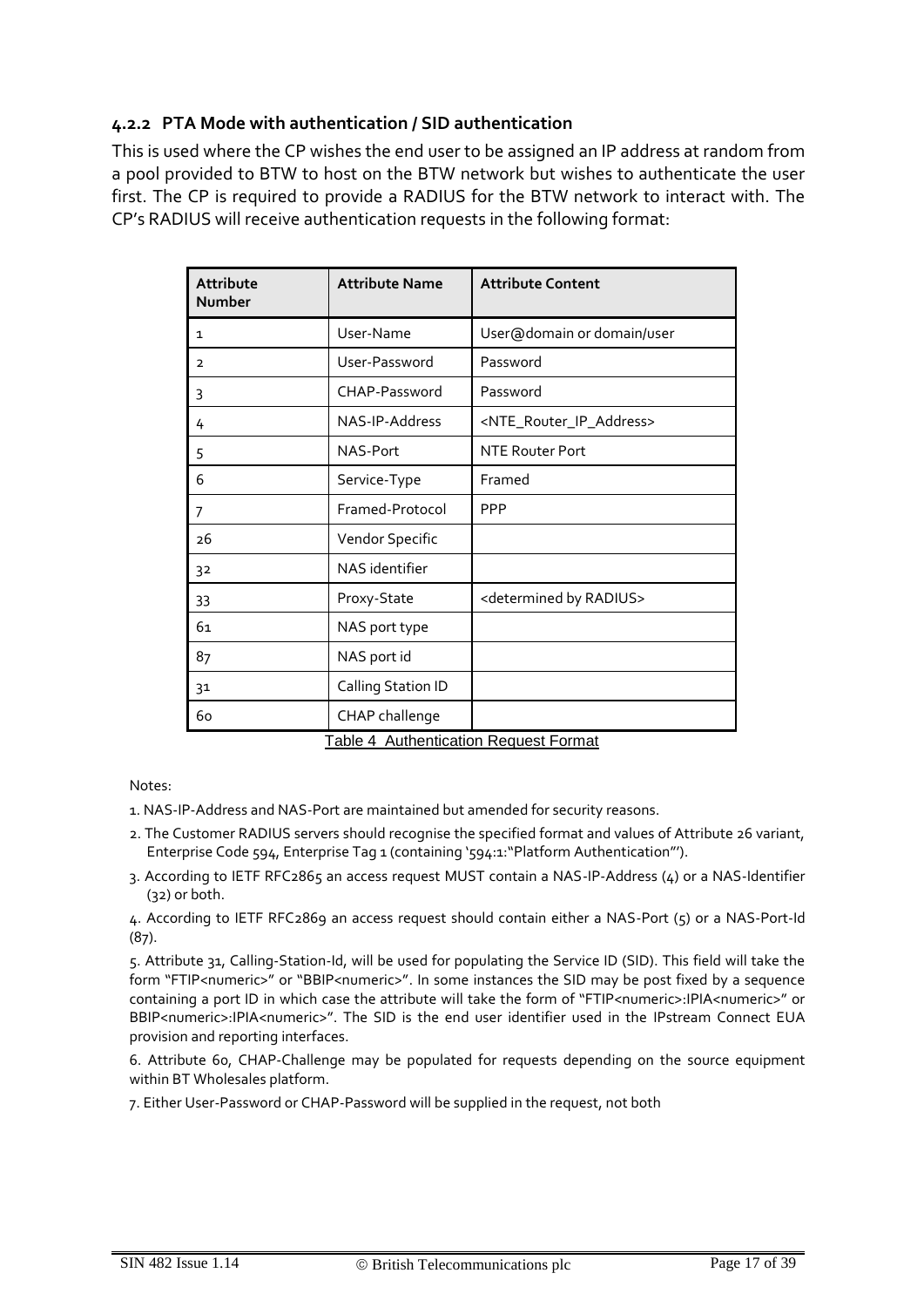To enable this option, a CP should:

- specify PTA mode on the Handover component CRF against one or more SSNs,
- specify one or more pools of IP addresses to be used for their end users,
- indicate that RADIUS authentication is required and provide the necessary RADIUS details (RADIUS IP address(es), UDP port to use, accept or reject if RADIUS unavailable) and
- indicate if SID authentication is also required, in which case attribute 31 will contain the Service ID as stated in note 5 above. See SIN 496 for more details.

The CP RADIUS is required to respond with an access accept / reject message:

| ATTRIBUTE_NUMBER | ATTRIBUTE_NAME         | ATTRIBUTE_CONTENT                                                                          | <b>MANDATORY</b> |
|------------------|------------------------|--------------------------------------------------------------------------------------------|------------------|
| 6                | Service-Type           | Framed                                                                                     | Yes              |
| 7                | Framed-Protocol        | <b>PPP</b>                                                                                 | Yes              |
| 8                | Framed-IP_Address      | Customer Administered IP<br>Address                                                        | No               |
| 11               | Filter-Id              | <b>Static or Dynamic Filters</b>                                                           | No               |
| 22               | Framed-Route           | Used for No-NAT routing<br>updates                                                         | No               |
| 25               | Class                  | <string> to appear in all<br/>Accounting-Requests<br/>associated with the session</string> | No               |
| 27               | <b>Session Timeout</b> | Minimum Supported 7200<br>seconds                                                          | No               |
| 28               | <b>Idle Timeout</b>    | Minimum<br>Supported 7200<br>seconds                                                       | No               |
| 33               | Proxy-State            | <determined by="" radius=""></determined>                                                  | No               |
| $88^1$           | Framed-Pool            | Pool Name                                                                                  | No               |

An access accept message contains the following attributes:

<span id="page-17-0"></span>Table 5 Access Accept Message Attributes (PTA Mode with authentication / SID authentication)

Note:

1. If the CP has chosen the Multiple Address Pool option for their PTA traffic, a Framed-Pool containing the correct Pool Name to allocate to the end user must be returned. If the CP does not require the Multiple Address Pool option, this attribute is not required.

In the event that the end user is denied service, an Access Reject message is returned by the customer RADIUS. The proxy-state attribute may be returned in the Access Reject message. No other attributes are required.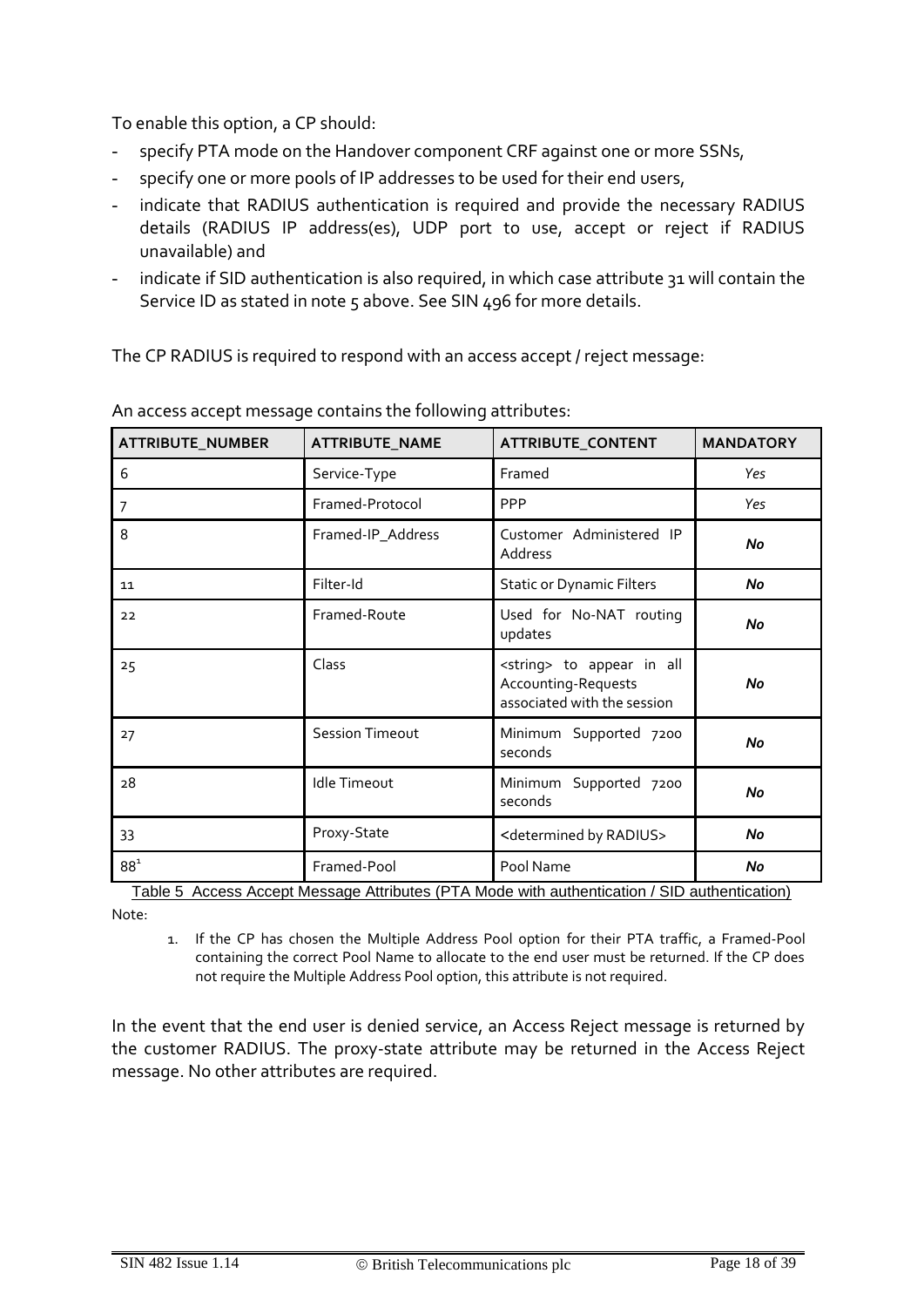# **4.2.3 Always PPP passthrough (L2TP) with BT selected tunnel end point**

This option is for when the CP wishes end users logging in to a particular SSN or set of SSNs to always have the PPP session tunnelled to a pre-defined set of tunnel end points within the CP's network. For this option there is no interaction with the BTW RADIUS servers, however the CP still has the option of authenticating the user when the PPP session request arrives at the LNS within the CP's network. The CP is required to supply a list of one or more tunnel end points (up to maximum of 400) to associate with each SSN.

To enable this option the CP should:

- set L2TP as the service type against the SSN(s),
- specify no BT RADIUS authentication required,
- specify a list of tunnel end points to associate with each SSN and
- implement an authentication process within their own network as required

#### **4.2.4 Mixed SSN, PTA or L2TP determined by CP**

This option is typically used where customers have a mix of dynamic IP addressed users and fixed / static IP addressed users within the same SSN. An interaction between the CP and BTW RADIUS is used on each end user authentication request, with the response from the CP RADIUS determining whether the end user has an IP address assigned from a pool hosted on the BRAS or whether the end user is tunnelled to a pre-defined list of tunnel end points within the CP's network.

The CP will be presented with an access request for each login attempt containing the following attributes: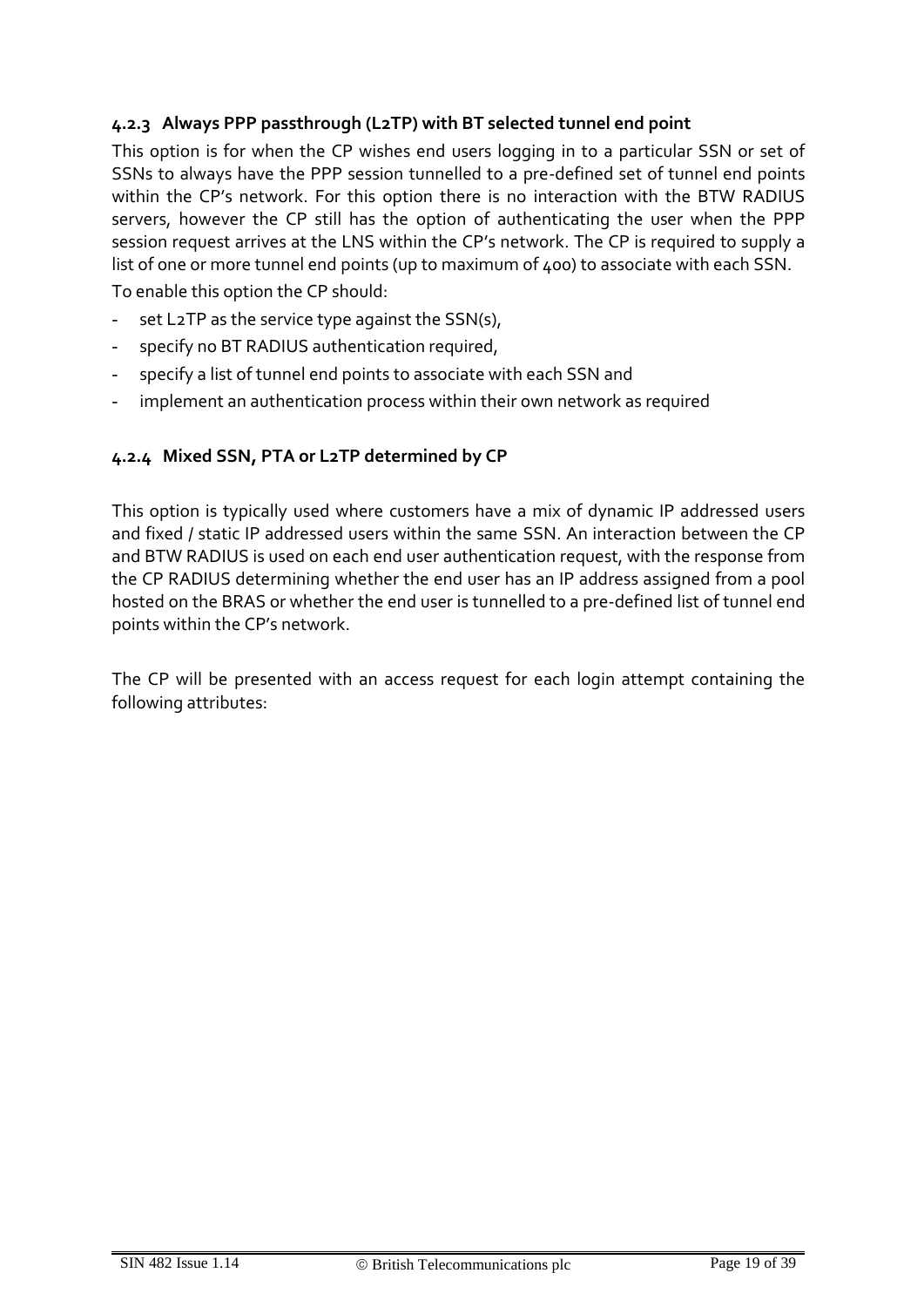| Attribute<br>Number                                                         | <b>Attribute Name</b> | <b>Attribute Content</b>                        |  |  |  |
|-----------------------------------------------------------------------------|-----------------------|-------------------------------------------------|--|--|--|
| 1                                                                           | User-Name             | User@domain or domain/user                      |  |  |  |
| $\overline{2}$                                                              | User-Password         | Password                                        |  |  |  |
| 3                                                                           | CHAP-Password         | Password                                        |  |  |  |
| 4                                                                           | NAS-IP-Address        | <nte_router_ip_address></nte_router_ip_address> |  |  |  |
| 5                                                                           | NAS-Port              | NTE Router Port                                 |  |  |  |
| 6                                                                           | Service-Type          | Framed                                          |  |  |  |
| 7                                                                           | Framed-Protocol       | <b>PPP</b>                                      |  |  |  |
| 26                                                                          | Vendor Specific       |                                                 |  |  |  |
| 32                                                                          | NAS identifier        |                                                 |  |  |  |
| 33                                                                          | Proxy-State           | <determined by="" radius=""></determined>       |  |  |  |
| 61                                                                          | NAS port type         |                                                 |  |  |  |
| 87                                                                          | NAS port id           |                                                 |  |  |  |
| 31                                                                          | Calling Station ID    |                                                 |  |  |  |
| 60                                                                          | CHAP challenge        |                                                 |  |  |  |
| Table 6 Access Request Attributes (Mixed SSN, PTA or L2TP determined by CP) |                       |                                                 |  |  |  |

<span id="page-19-0"></span>The CP RADIUS is required to respond with an access accept message as follows:

| <b>ATTRIBUTE_NUMBER</b> | <b>ATTRIBUTE_NAME</b>        | ATTRIBUTE_CONTENT                                                                          | <b>MANDATORY</b> |
|-------------------------|------------------------------|--------------------------------------------------------------------------------------------|------------------|
| 6                       | Service-Type                 | Framed                                                                                     | Yes              |
| 7                       | Framed-Protocol              | PPP                                                                                        | Yes              |
| 8                       | Framed-IP_Address            | Customer Administered IP<br>Address                                                        | No               |
| 11                      | Filter-Id                    | <b>Static or Dynamic Filters</b>                                                           | No               |
| 22                      | Framed-Route                 | Used for No-NAT routing<br>updates                                                         | No               |
| 25                      | Class                        | <string> to appear in all<br/>Accounting-Requests<br/>associated with the session</string> | No               |
| 27                      | Session Timeout <sup>1</sup> | Supported 7200<br>Minimum<br>seconds                                                       | No               |
| 28                      | Idle Timeout <sup>1</sup>    | Supported 7200<br>Minimum<br>seconds                                                       | No               |
| 33                      | Proxy-State                  | <determined by="" radius=""></determined>                                                  | No               |
| $88^2$                  | Framed-Pool                  | Pool name                                                                                  | No               |

<span id="page-19-1"></span>Table 7 Access Accept Message Attributes (Mixed SSN, PTA or L2TP determined by CP)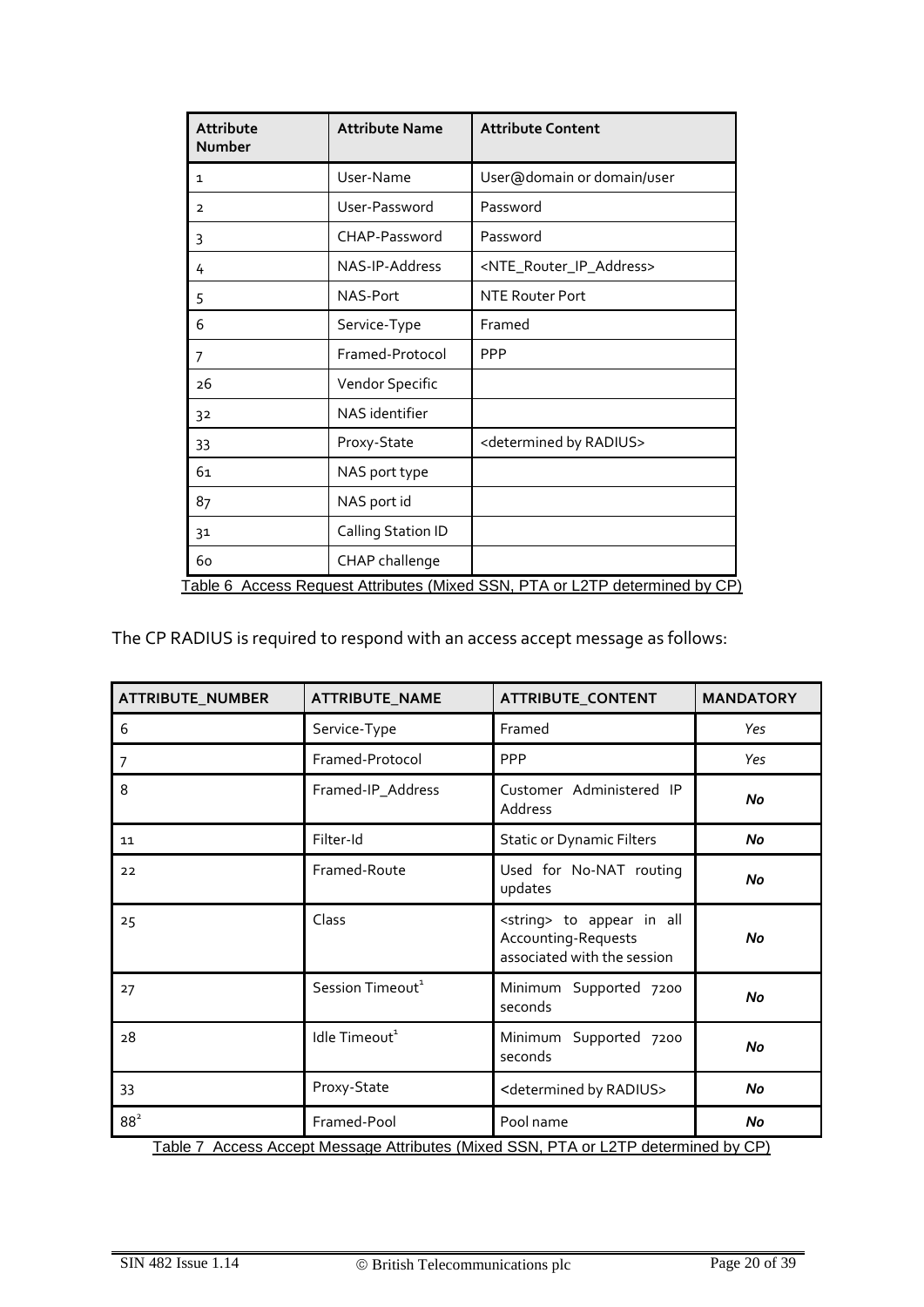Note:

- 1. The session & idle timeouts are only relevant for PTA mode end users.
- 2. If the CP has chosen the Multiple Address Pool option, a Framed-Pool containing the correct Pool Name to allocate to the end user must be returned. If the CP does not require the Multiple Address Pool option, this attribute is not required.

If the CP populates attribute 8 – Framed-IP Address or attribute 22 – Framed-Route, then the BT Wholesale RADIUS will tunnel the end user's PPP session. The address value passed back in the attribute is not used as the tunnel end point, it is simply used as a trigger to tunnel the session. The tunnel will be set-up to a pre-defined tunnel end point associated with the service selection name presented by the end user during the PPP session setup attempt.

If the CP responds but leaves attributes 8 and 22 blank, then the end user's PPP session will be terminated within BTW's network and assigned an IP address at random from the pool of IP addresses provided by the CP to BTW for this purpose.

In the event that the end user is denied service, an Access Reject message is returned by the customer RADIUS. The proxy-state attribute may be returned in the Access Reject message. No other attributes are required.

# **4.3 RADIUS accounting options**

The CP can opt for one of the following RADIUS accounting options. This is in addition to any RADIUS accounting options that the CP may implement in their own network e.g. for PPP pass-through users terminated on a CP-owned LNS.

The RADIUS accounting data transfer attributes (42, 43, 47 and 48) have a level of accuracy comparable with typical IP traffic measurement equipment. However there are circumstances under which accounting packets and records may be lost. The traffic measurements are therefore an approximate indication of the individual end user traffic.

The format of the RADIUS accounting data generated by BTW is as specified in the following table:

| Attribute                      | Value          | Type of<br>Value | <b>Start</b> | Interim <sup>4</sup><br>(Option) | <b>Stop</b> |
|--------------------------------|----------------|------------------|--------------|----------------------------------|-------------|
| User-Name                      | $\mathbf{1}$   | string           | ✓            | ✔                                |             |
| NAS-IP-Address <sup>1</sup>    | 4              | integer          | $\checkmark$ | ✓                                |             |
| NAS-Port <sup>1</sup>          | 5              | integer          | $\checkmark$ | $\checkmark$                     |             |
| Service-Type                   | 6              | integer          | ✓            | $\checkmark$                     |             |
| Framed-Protocol                | $\overline{7}$ | integer          | ✓            | ✓                                |             |
| Framed-IP-Address <sup>2</sup> | 8              | integer          | ✓            | ✓                                |             |
| Class <sup>3</sup>             | 25             | string           | ✔            |                                  |             |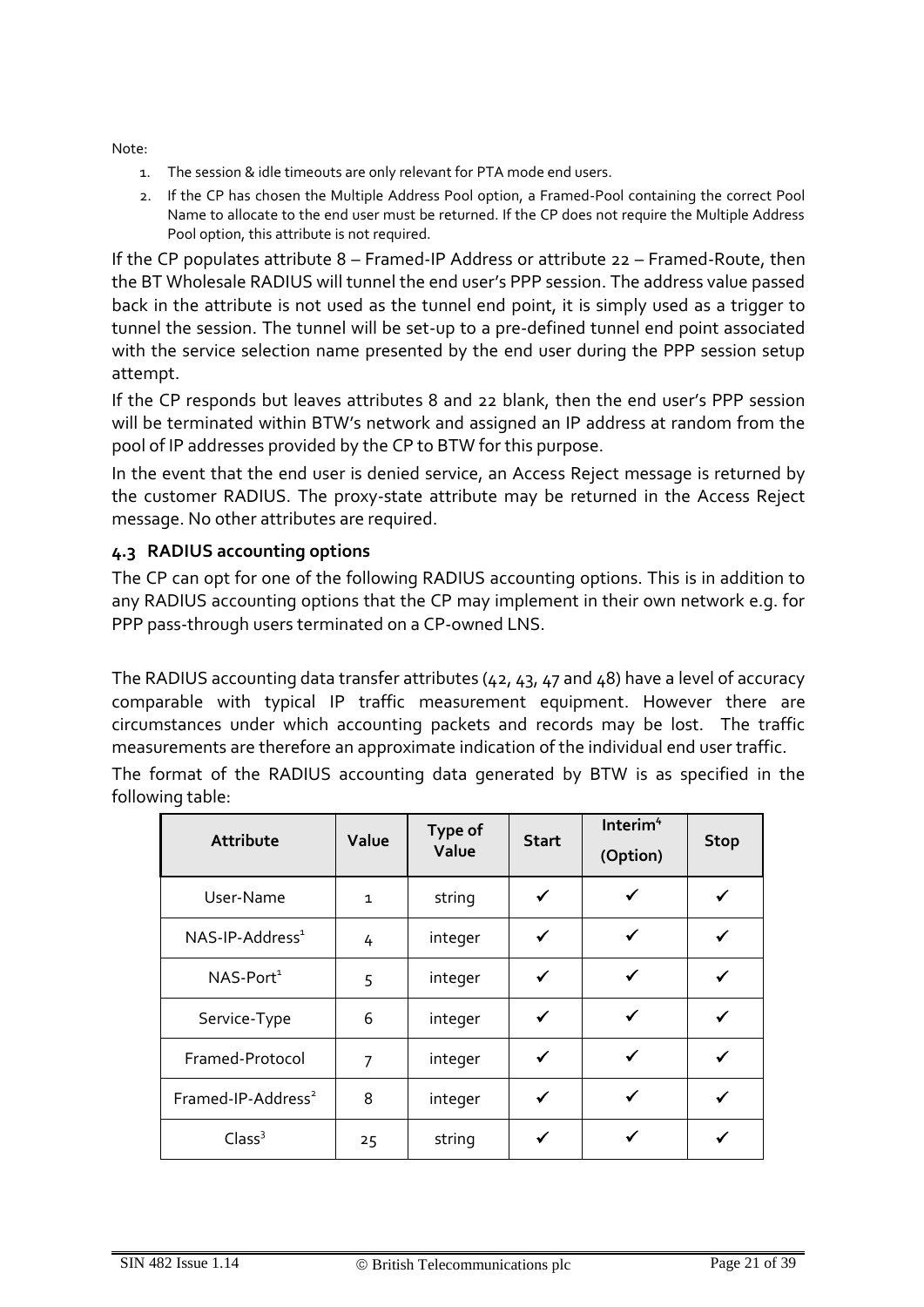| Proxy-State               | 33 | string  | ✓            | ✓ |              |
|---------------------------|----|---------|--------------|---|--------------|
| Acct-Status-Type          | 40 | integer |              |   |              |
| Acct-Delay-Time           | 41 | integer | ✓            | ✔ |              |
| Acct-Input-Octets         | 42 | integer |              | ✓ |              |
| Acct-Output-Octets        | 43 | integer |              | ✔ |              |
| Acct-Session-Id           | 44 | string  | $\checkmark$ | ✓ | $\checkmark$ |
| Acct-Authentic            | 45 | integer | ✔            |   |              |
| Acct-Session-Time         | 46 | integer |              | ✓ |              |
| Acct-Input-Packets        | 47 | integer |              | ✔ |              |
| Acct-Output-Packets       | 48 | integer |              | ✓ |              |
| Acct-Terminate-<br>Cause  | 49 | integer |              |   | ✔            |
| Acct-Input-<br>Gigawords  | 52 | integer |              | ✓ |              |
| Acct-Output-<br>Gigawords | 53 | integer |              | ✓ |              |
| NAS-Port-Type             | 61 | integer | ✓            |   |              |

Table 8 RADIUS Accounting Data Format

<span id="page-21-0"></span>Notes:

- 1. NAS-IP-Address and NAS-Port are maintained but amended for security reasons.
- 2. Framed-IP-Address (Attribute 8) is only present in Accounting for PTA Mode End Users.
- 3. a) It is possible to have multiple Class attributes in accounting requests. b) Currently the IPstream Connect service does not support the presence of a null (hex 00) in the Class Attribute (attribute 25) string. If a null is used in attribute 25 in the access-accept, the string that appears in the accounting requests for the session may be truncated at the null.
- 4. The interim accounting period is two hours.

Accounting options:

**- No BTW RADIUS accounting presented to the CP**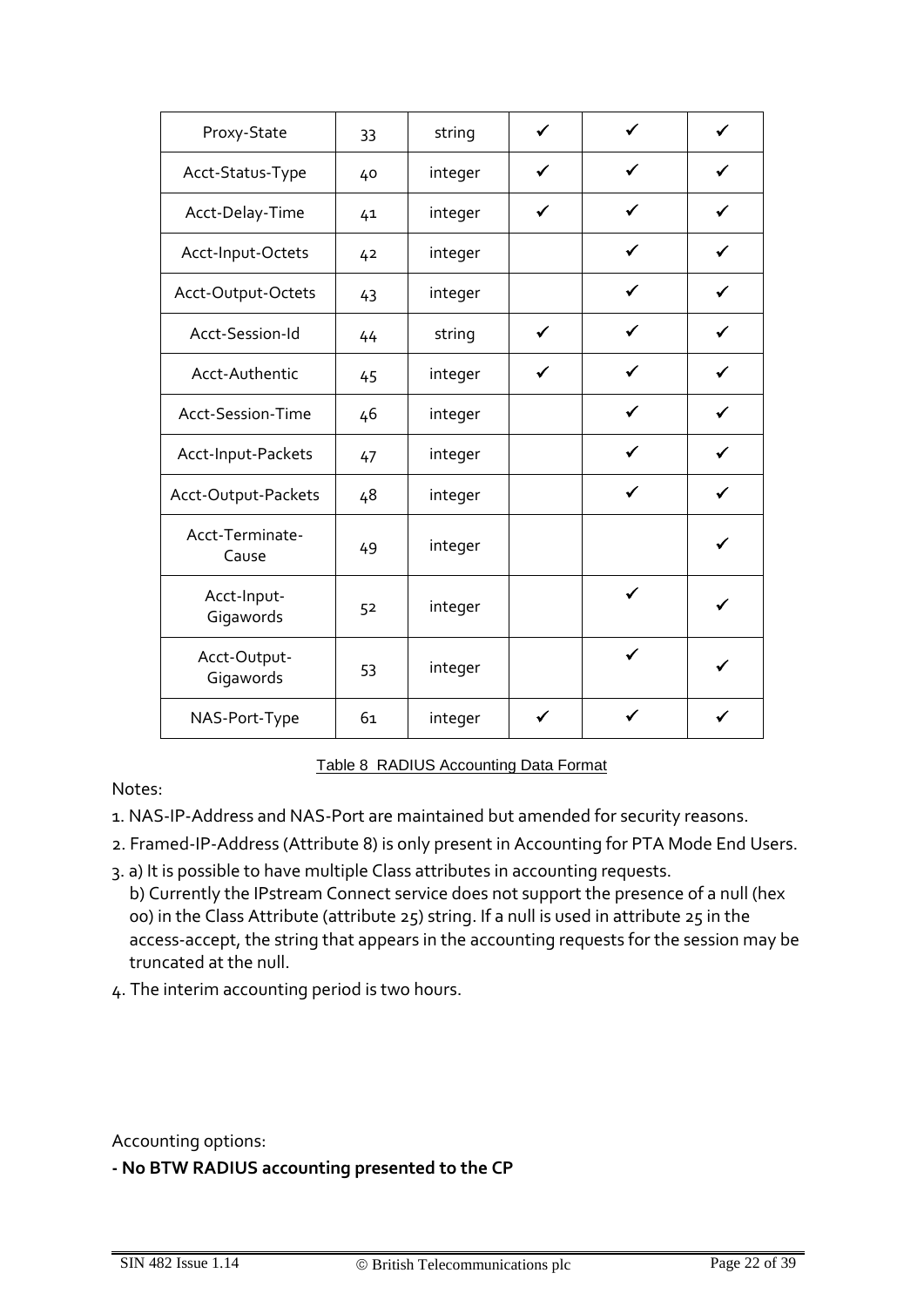The above accounting data is not presented to the CP

# **- Accounting with dual delivery or round robin**

Where the dual delivery option is selected, data is sent to both separate CP server IP addresses. Where the Round robin option is selected and two CP server IP addresses are specified, BTW will send 2/3 of the accounting data to the first server IP address and 1/3 to the second. Where the Round robin option is selected and one CP server IP address is specified, BTW will send all accounting data to the server IP address. With either dual delivery or round robin options, the RADIUS accounting data is sent on a fire and forget basis.

# **- Accounting with geographic based delivery**

For each BRAS location the CP can specify a server IP address, accounting data from that BRAS node is then presented to that server IP address. This option can be used in conjunction with the dual delivery or round robin option to deliver one accounting packet to an IP address based on BRAS location and a duplicate to an alternate IP address irrespective of BRAS location. With this option, the delivery of accounting data is on a fire and forget basis.

# **- SID into accounting**

If this option is selected, the CP will be presented with the Service ID of the end user in attribute 31 (Calling-Station-Id) for each accounting packet. See SIN 497 for more details.

# **4.4 RADIUS setup and routing**

The CP is responsible for ensuring that there is a route from the IPstream Connect network to the CP's RADIUS. The CP has the option of advertising a route to the RADIUS through one or more of the interconnects to the IPstream Connect network using the BGP sessions established across the interconnect links between the CP's and BTW's routers. This is BTW's preferred method of communication with the CP's RADIUS servers. If the CP does not advertise the RADIUS address through any of the interconnects, then BTW will route the RADIUS traffic on to the internet in order to facilitate the connection - this should only be considered where the customer's internet peering connectivity is trusted.

Note: For all routing methods to the CP's RADIUS, the RADIUS addresses provided by the CP must be public registered RIPE addresses.

# **4.5 RADIUS standards**

The Customer's RADIUS Server must conditionally or unconditionally, comply with RFC 2865 "Remote Authentication Dial In User Service (RADIUS)", 2866 "RADIUS Accounting", 2867 "RADIUS Accounting Modifications for Tunnel Protocol Support", 2868 "RADIUS Attributes for Tunnel Protocol Support" and 2869 "RADIUS Extensions" where applicable to the type of service required.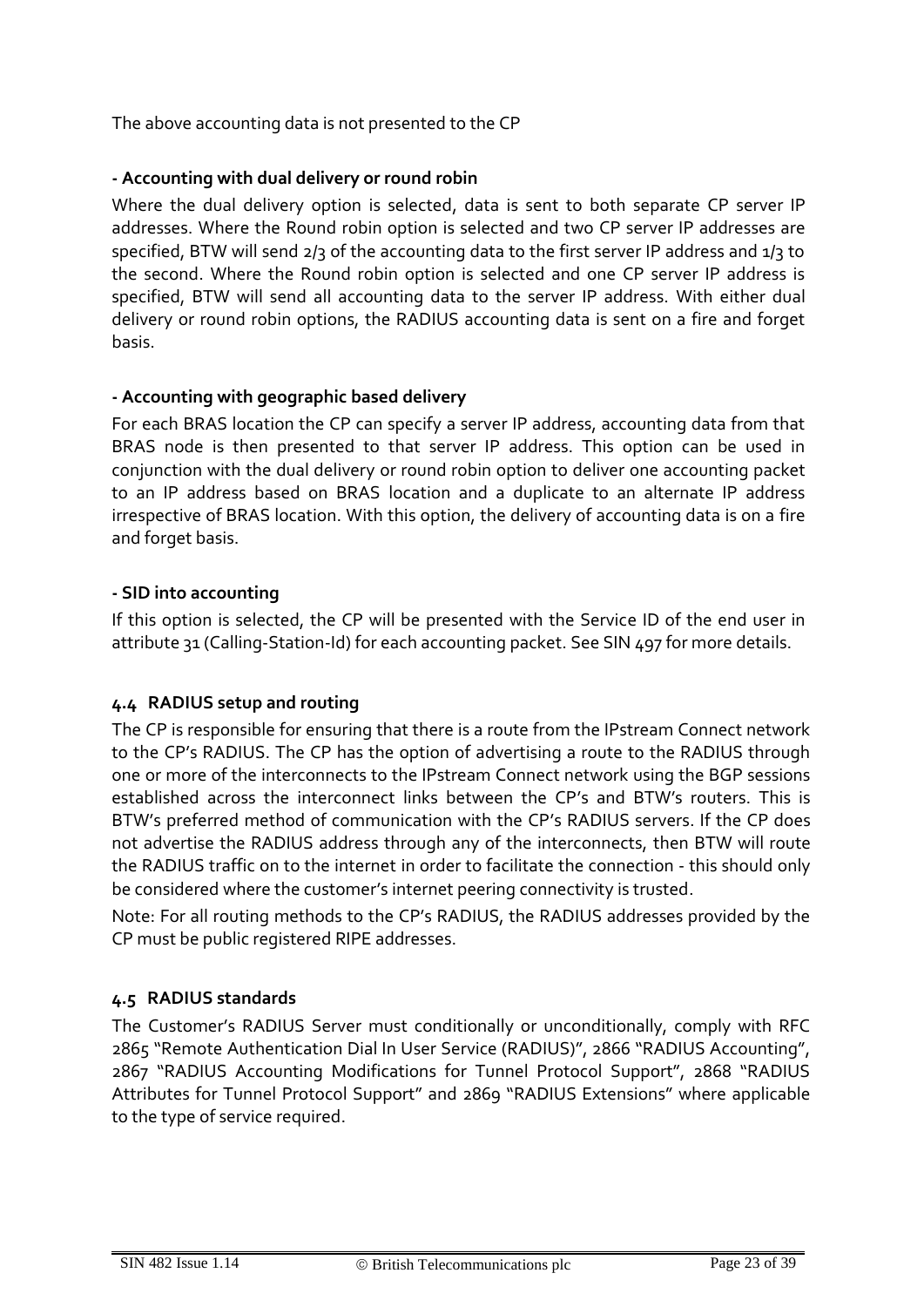It should be noted that the value of the Response Authenticator field in Access-Accept, Access-Reject and Access-Challenge packets will be constructed in the form stated in RFC2865:

"ResponseAuth = MD5 (Code+ID+Length+RequestAuth+Attributes+Secret\_ where + denotes concatenation"

RADIUS operation will consist of an Access-Request generated by the LAC or Home Gateway Router and forwarded the Customer's RADIUS server. The Customer's RADIUS Server must conditionally or unconditionally comply with the relevant RFC.

# **4.6 Presentation Domain (How the domain is presented to the Service Provider)**

### **4.6.1 Format Options**

This is how the username and domain name is presented to the Customer in the RADIUS Access requests. There are two formats available, listed below.

# **Default Domain Name**

Two formats of presenting the domain name and user name are supported. These are: [End.user@link.business-name.com](mailto:End.user@link.business-name.com)

Link.business-name.com/end.user

*Please note:* 

- *The characters '!', '/', '\', '%''@' and '#' are reserved characters and can not be used within a username or domain name.*
- *It is possible for Customers to receive "domain/user" even if they are expecting "user@domain". How this is processed is up to the Customer.*

Please note that the Virtual Domain Name option (presented below) is not compatible with the '/' delimiter Domain Name format.

### **Virtual Domain Names**

This option will allow a portion of the username to be included in the domain name of the IPstream Connect service.

For example, a Customer with a domain name of '*sp.com*' (configured as a virtual domain), and a user with a username of Fred Smith who works for Acme will have *[fred.smith@acme.sp.com](mailto:fred.smith@acme.sp.com)* presented to their RADIUS. This could be used for example by groups of end users using multiple mailboxes from a single connection e.g. different first names for a family connection, employees of a company, or groups of end users who wish to retain their company identity when having service delivered by a 3<sup>rd</sup> party network provider.

With Virtual Domain Names everything to the left of the first '.' in the Domain Name is treated as a wildcard, everything to the right of the first '.' is treated as the selecting Domain Name (the Domain Name entered on the End User CRF). E.g. in:-

#### [fred@bloggs.isp.com](mailto:fred@bloggs.isp.com)

"fred" is the username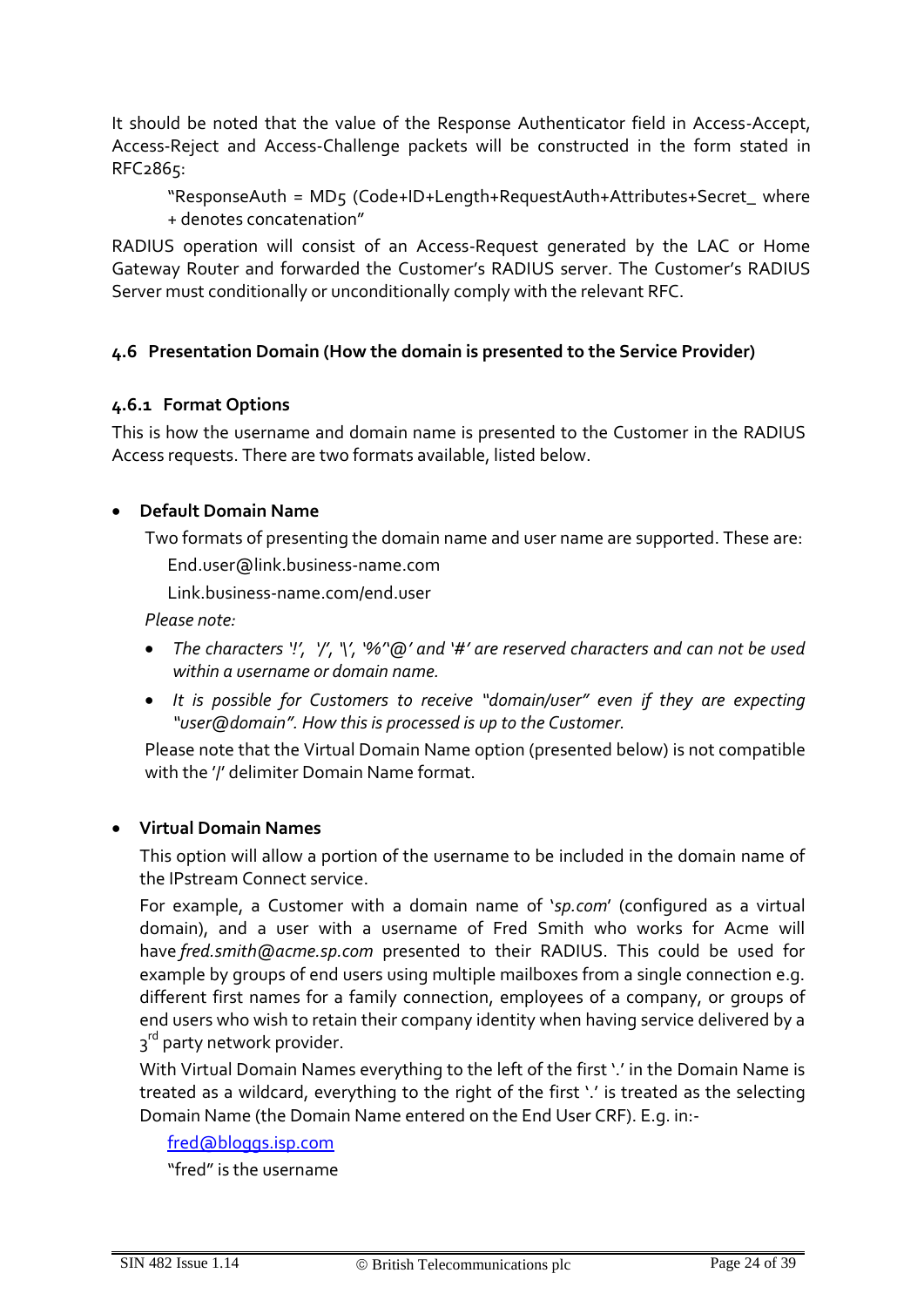"bloggs" is the wildcard

"isp.com" is the selecting domain name.

Where a customer's domain name is configured as a virtual domain name, BT's network has been configured to accept an End User login *with or without* the 'wildcard' element of the virtual domain name. From the first example, both *[fred.smith@acme.sp.com](mailto:fred.smith@acme.sp.com)* and *[fred.smith@sp.com](mailto:fred.smith@sp.com)* would be valid. However, this functionality is dependent on an acceptable format for the selecting domain name.

Acceptable formats of the selecting domain name on the virtual domain order request are shown in the following examples.

**Example 1***. "isp.com", "isp.net"* etc*, which* allows end users to login **with or without a wildcard** preceding the selecting domain name (*isp.com*)

**e.g**. allowing logins of *[fred@bloggs.isp.com](mailto:fred@bloggs.isp.com) OR [fred@isp.com](mailto:fred@isp.com)* (where *bloggs* is a wildcard)

**Example 2***. "isp"* where the end user of that customer **will be using a wildcard** [separated from the selecting domain name by a "." (dot) ] to precede the selecting domain name as part of the end user login

**e.g**. allowing a login of *[fred@bloggs.isp](mailto:fred@bloggs..isp)* (where *bloggs* is the wildcard)

Please note that the login *fred@isp* **will not work**, where the selecting domain name is in the format *"isp"* i.e. with no '.' (dot) in the selecting domain name.

# **4.6.2 Username and Domain Name length**

The maximum length of the combined username and Domain Name string is 253 characters (including the separator).

The maximum length of a Domain Name is 32 characters (applies to everything to the right of the first '.' if the Virtual Domain Name option is selected).

# **4.7 Test User Account**

For testing purposes, BTW requires that CPs purchasing the IPstream Connect handover product provide a test end user account per service selection name configured. This should be of the format bt\_test\_user@service\_selection\_name, where service\_selection\_name is the CP's normal service selection name. Please see section 5 for more details on test and diagnostic considerations for CPs purchasing IPStream Connect.

# **4.8 Session Handling under failure**

If the BT IPstream Connect Service loses all connectivity with the Customer's RADIUS server, then the BTW platform will mark the CP's RADIUS server as "dead" and will not send any authentication requests to that server for 10 minutes. If all CP RADIUS servers are unavailable, then end users logging into service selection names that require CP RADIUS authentication will not be able to gain service.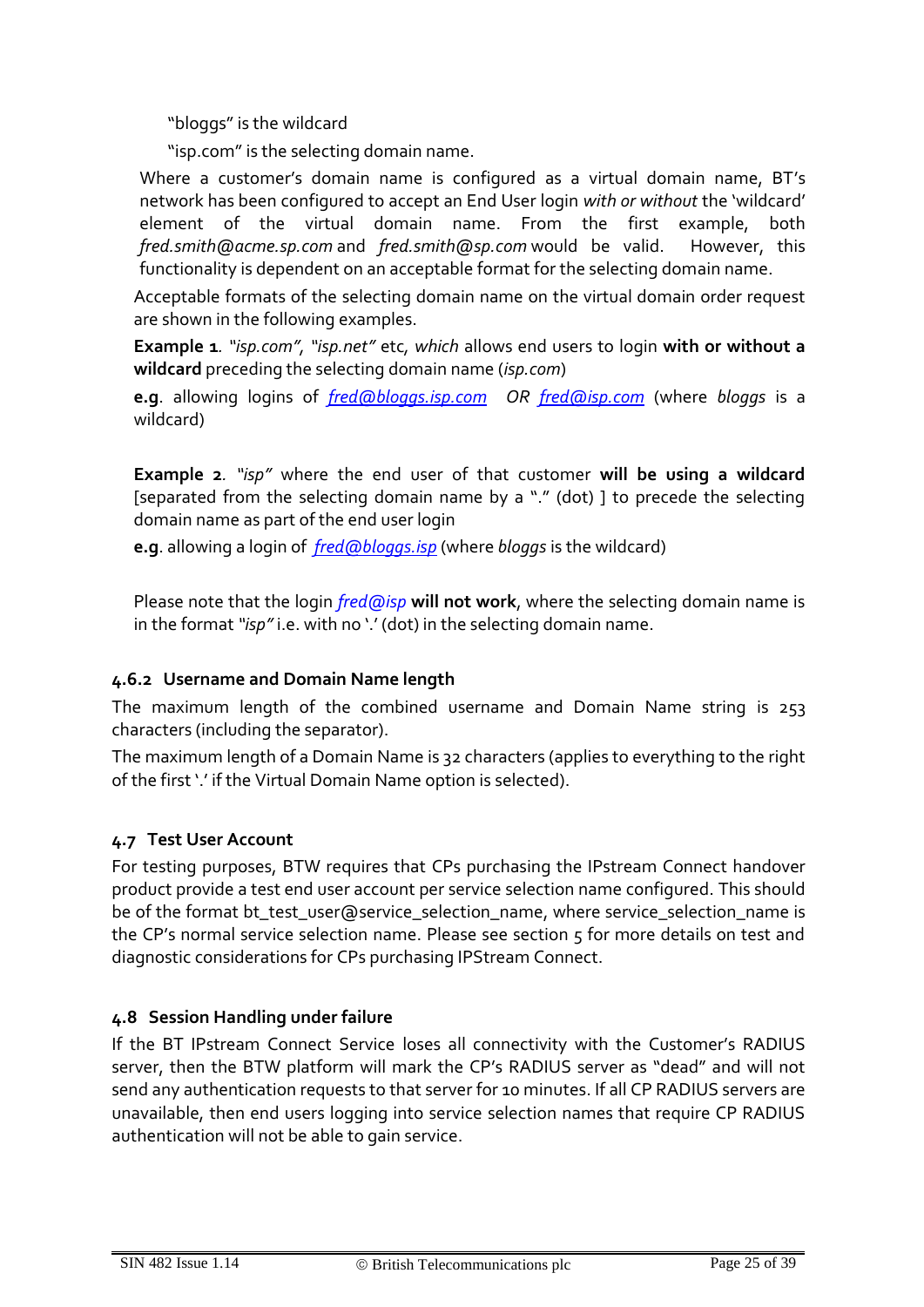### **4.9 PPPoE support and MTU size**

The maximum MTU size on the BT Broadband network is 1500 bytes – the IPstream Connect infrastructure ensures that End User data packets up to and including this size are carried without fragmentation.

This applies at the layer being carried by IPstream PPP. If tunnelling protocols (such as PPTP or IPSEC) are being used over this connection then customers should advise end users to configure the MTU on these higher layers correspondingly smaller in order to ensure that the packets being carried by the IPstream PPP layer do not exceed 1500 bytes.

For PTA end users using PPPoE, the following steps occur within the end user authentication process:

PPPoE clients should behave as per RFC2516 and RFC1661 – if so:

- PPPoE End User client should send an MRU of 1492 Bytes or less to the BTW BRAS.
- The BTW BRAS will send an MRU of 1492 Bytes to the PPPoE client.
- The PPPoE client and BTW BRAS will agree on the lower value MRU.
- The BTW BRAS will advertise this as an IP MTU towards the Internet of 1492 Bytes (or lower if the client asked) for PPPoE End Users.
- The BTW BRAS will continue to advertise 1500 Byte IP MTU for PPPoA End Users.
- The DF bit on IP packets will be obeyed, not ignored or overwritten, so IP packets over 1492 Bytes to PPPoE End Users with the DF bit set will be dropped.
- A message will be sent back to the server using ICMP stating the maximum packet size of 1492 Bytes.

If the PPPoE client does not obey RFC2516 and RFC1661 (which occurs regularly), one of two circumstances will occur:

- If the PPPoE client does not send an MRU, but agrees the BTW BRAS MRU of 1492 Bytes, then the BTW BRAS will advertise this as the IP MTU for that End User to the Customer.
- If the PPPoE client and BTW BRAS do not agree a valid MRU, then the BTW BRAS will default to advertising a value of 1500 Bytes as the IP MTU for that End User to the Customer.

If the End Users PC is behind the device raising the PPPoE session (for example on a routed LAN), then the IP MTU of the PC must be set to 1492 Bytes or lower.

For L2TP end users, the behaviour is the same with the addition that the BRAS will proxy on the MRU value to the LNS device in the CP's network.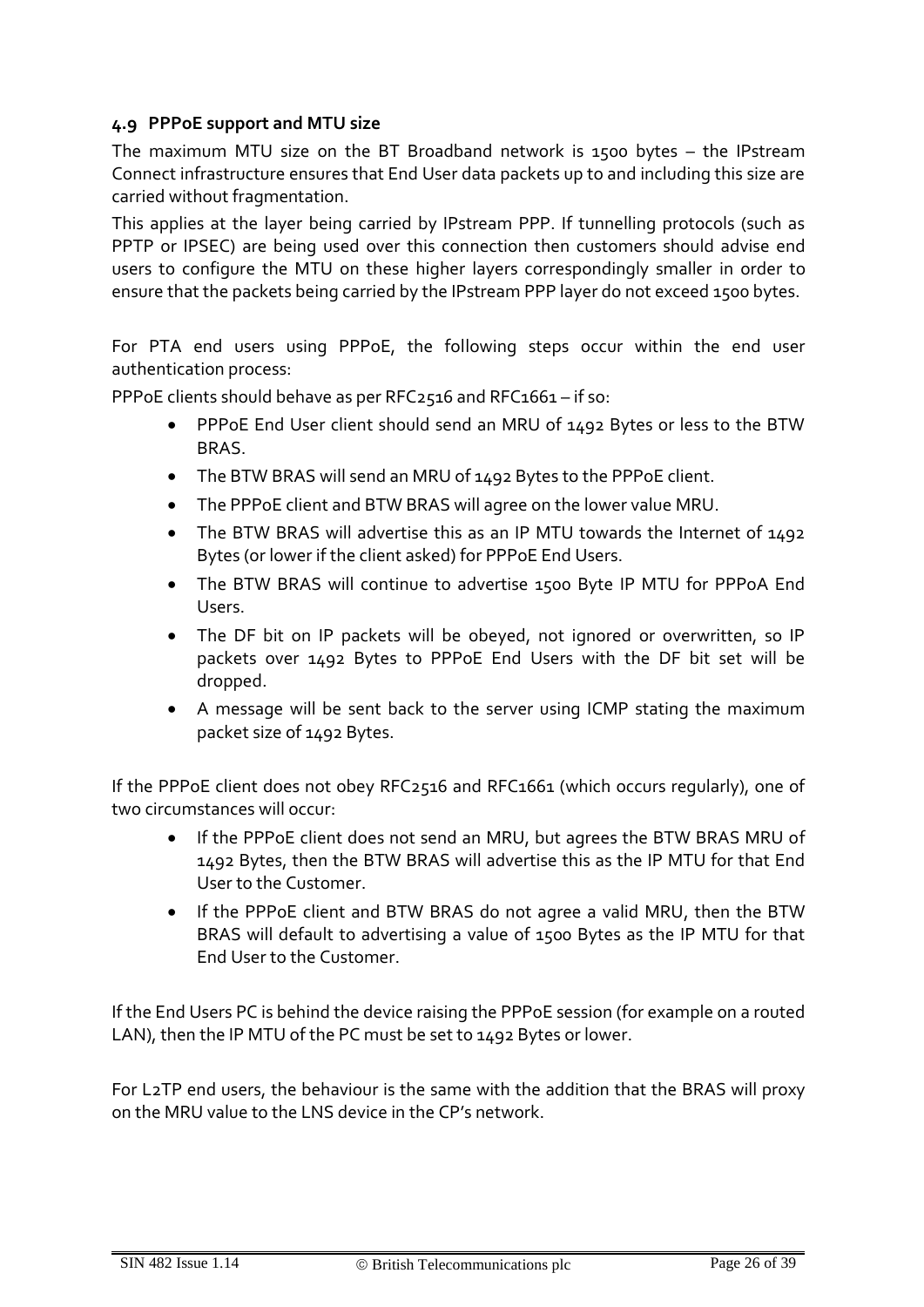### **5. IPStream Connect diagnostic options**

### **5.1 General**

There are two areas that need additional consideration with regards to diagnosing end user problems when purchasing IPstream Connect.

### **5.2 xDSL IP test**

The first area is the xDSL IP test. This test attempts to run a ping test between the end user's router / modem and the PPP termination point within the network. Depending on the type of service that the CP has opted for the end user's PPP session may terminate within the BT network at the BRAS (e.g. for PTA mode end users) or the session may be tunnelled into the CP's network where it is terminated (LAC mode of operation for the BRAS).

The xDSL IP test forms part of the WOOSH one shot check. When instigated, the xDSL IP test will first query the BRAS to which the end user is connected to obtain details of the end user's session. If the end user's session is not up and running, the test ends here. Otherwise the test examines whether the PPP session terminates on the BRAS or not. If the session terminates on the BRAS, the xDSL IP test commands the BRAS to ping the IP address associated with the end user's router / modem and the results are displayed for the CP via WOOSH.



Figure 3. xDSL IP test for end user where PPP session is terminated on the BRAS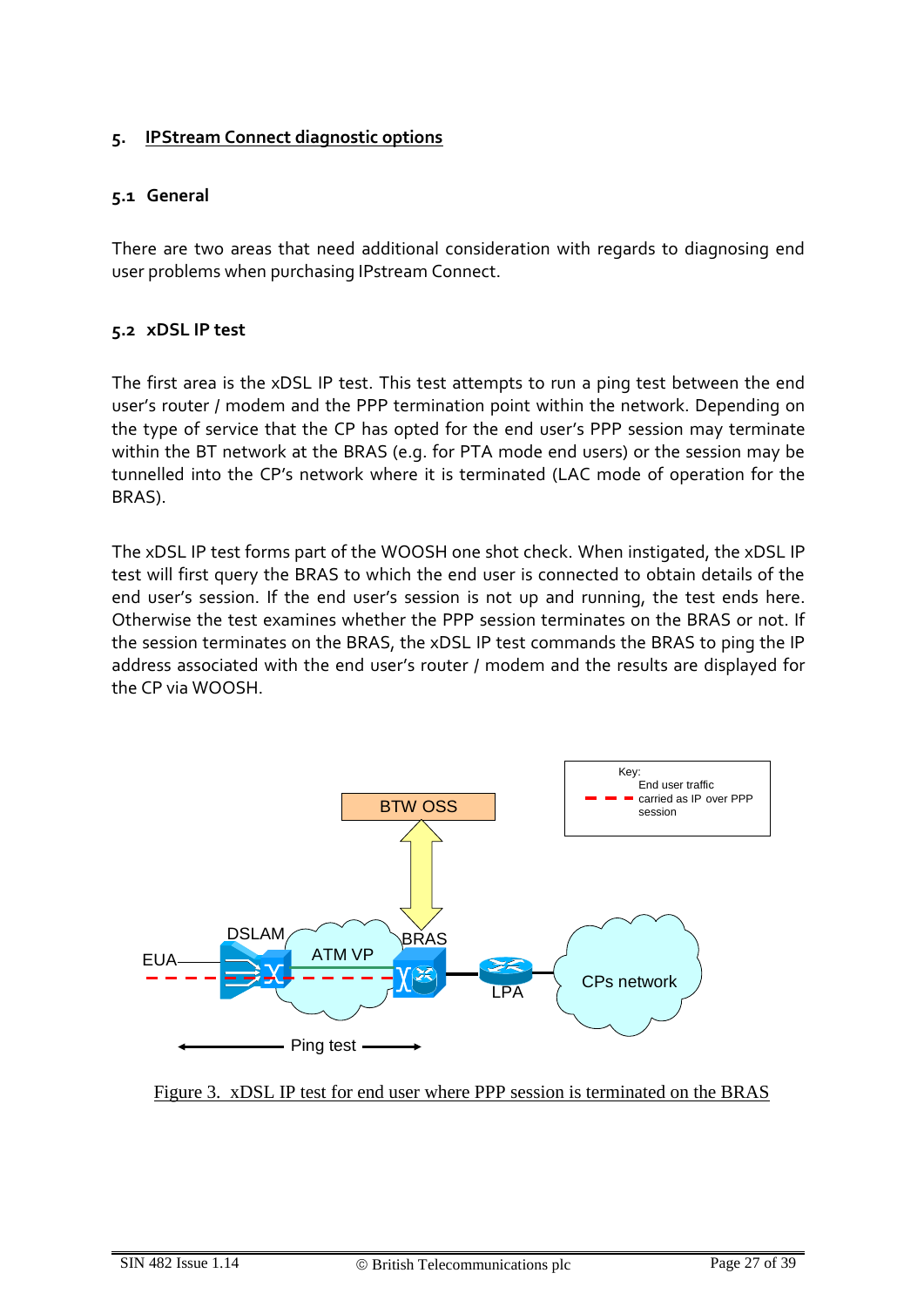If the PPP session is tunnelled further into the network then the test logic ascertains the tunnel end point using information from the BRAS. At this point there is a check to see whether the CP has opted into end to end diagnostics for the xDSL IP test. If the CP has not, then the xDSL IP test goes no further. If the CP has opted into end to end diagnostics then BT's OSS will attempt to communicate with the CP's OSS via XML and in essence ask the CP's OSS for results for a ping test from the tunnel end point to the end user in question. This information is then presented back in the results of the xDSL IP test (e.g. as part of the WOOSH one shot check).





### **5.3 Performance tester**

The performance tester is used to help identify situations where there is a slow speed fault within the network by downloading a file across the end user's connection from the performance tester web server (accessed by typing [http://test.speedtester.bt.com](http://test.speedtester.bt.com/) into a web browser running on the end user's PC). The performance tester web pages guide the end user through the tests as detailed in the performance tester handbook.

When the end user initially visits the performance tester webpage some validation of the end user is carried out using their telephone number and username.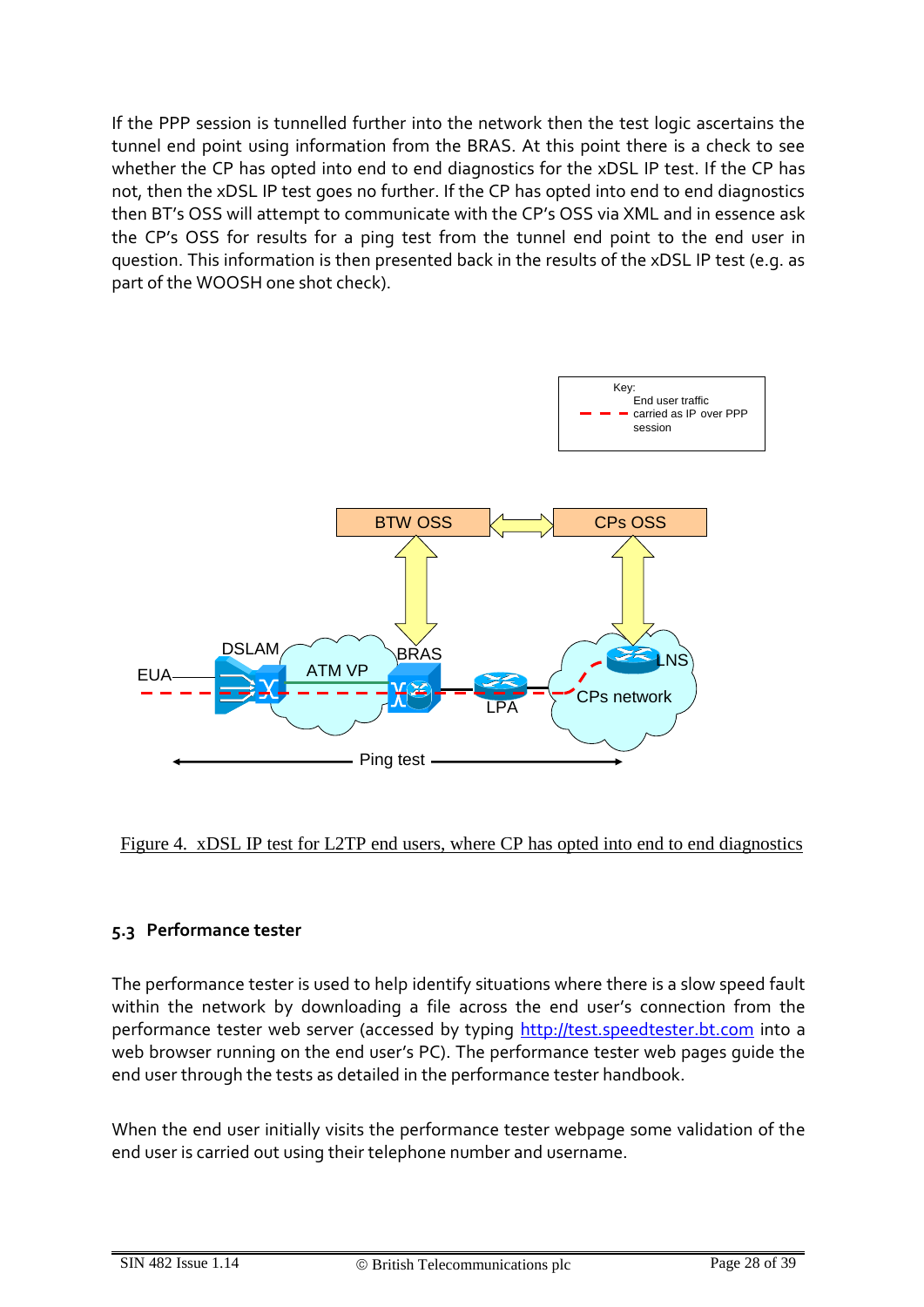There are 3 performance tests that can be carried out on the network, designed to identify slow speed issues on various parts of the network. The first performance test uses the end user's normal login credentials and connection path, and provides an initial view as to whether there is a problem somewhere between the end user and the public internet accessible part of BT's IP network where the performance tester is hosted. The path that the end user's traffic will take will depend on whether the end user's PPP session is terminated on the BRAS or tunnelled into the CP's network.

If the end user's PPP session terminates on the BRAS, the traffic will take the path as indicated in the diagram below:



Figure 5. Performance test "TAP1" for PTA end users

If the download speeds detected indicate a problem with the service, the performance tester will prompt the end user to change login details and proceed straight to the third element of the performance test (TAP3). Otherwise, the user will be presented with a results page indicating that there does not appear to be a throughput performance problem with their connection.

If the end user's PPP session is tunnelled into the CP's network, the traffic will take the path as indicated in the diagram below: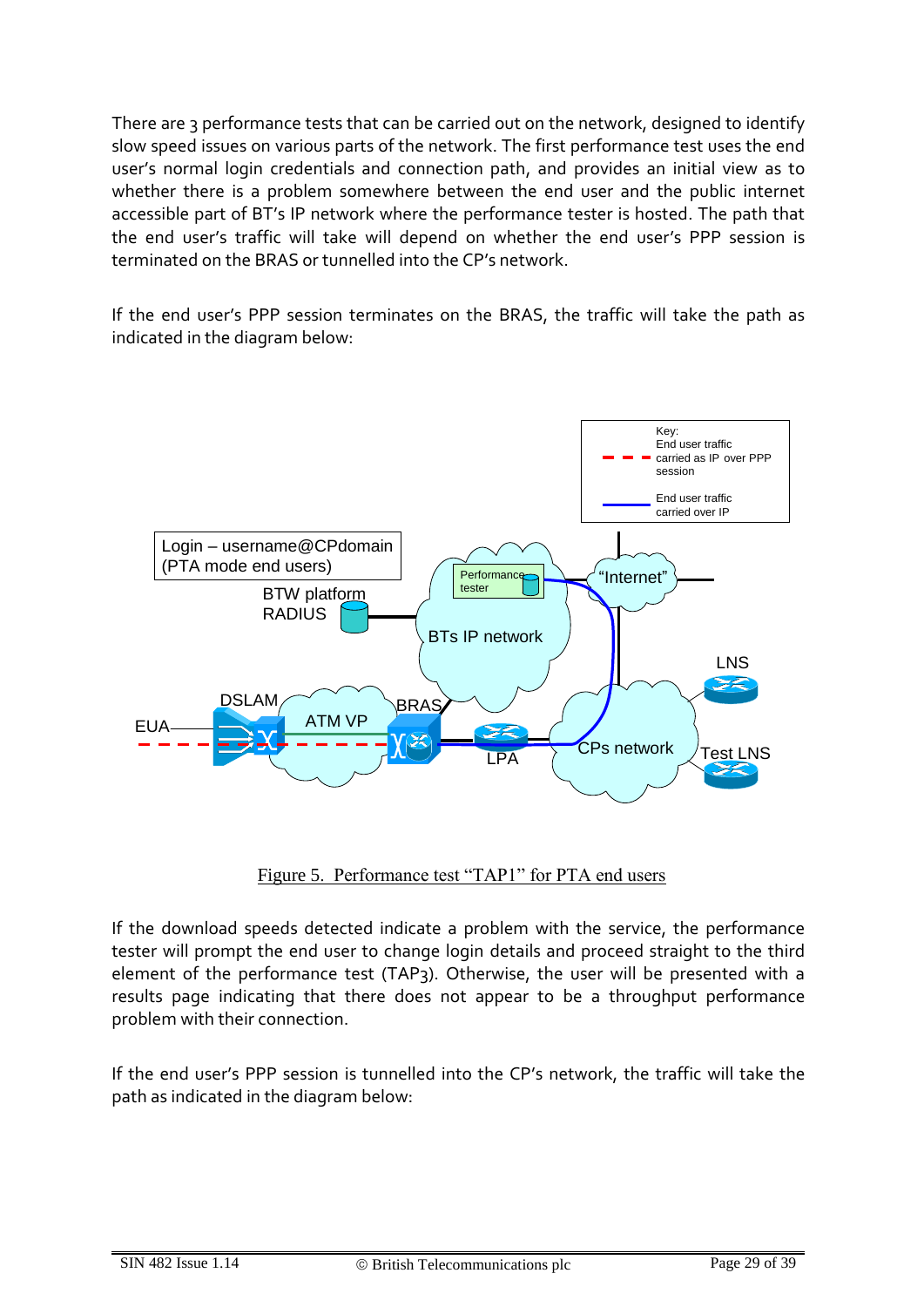

Figure 6. Performance test "TAP1" for L2TP end users

If the download speeds detected indicate a problem with the service, the performance tester will prompt the end user to change login details and proceed to the second element of the performance test (TAP2). Otherwise, the user will be presented with a results page indicating that there does not appear to be a throughput performance problem with their connection.

For the second performance test (which does not apply to end users whose PPP session normally terminates on the BRAS) the end user is asked to login as bt test user@<cpdomain>, where <cpdomain> is their normal login domain / realm / SSN. As far as the BT platform is concerned, the BT platform RADIUS only inspects the SSN when determining tunnel end points, so when the end user attempts to login as bt\_test\_user@cpdomain, the RADIUS will instruct the BRAS to tunnel the end user's PPP session as if the end user had logged in using their normal username. It is up to the CP to determine whether to terminate the end user on a different part of their network if it detects the end user has logged in with the bt\_test\_user username.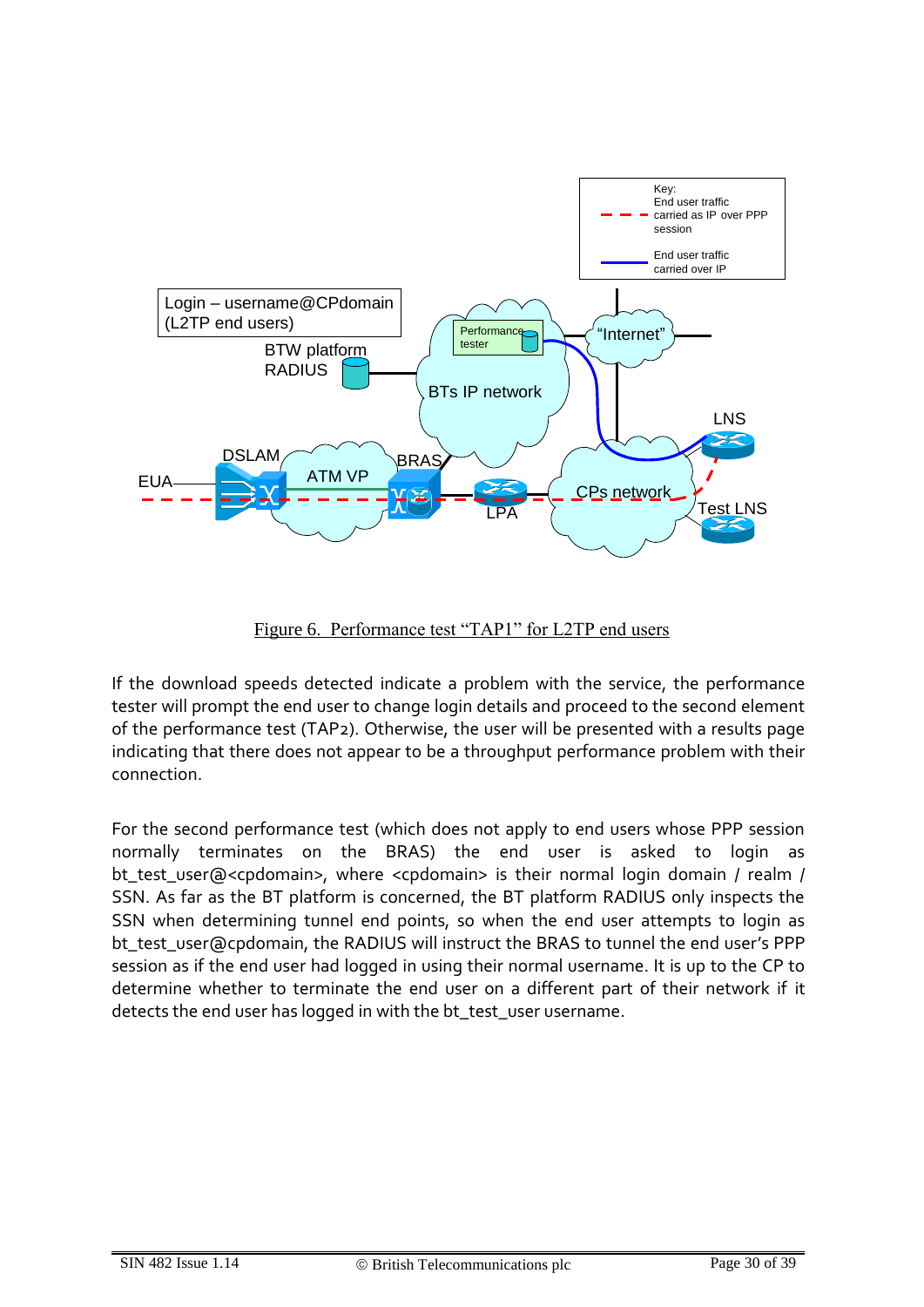It should be understood that the webpage will direct the end user to type these details into their router / modem, so it is strongly advised that the CP should at least terminate a PPP session logging in with these details, even if the session is terminated in the same way as the user's normal login credentials. This will allow TAP2 to run and proceed to TAP3 to test the access network. However, CPs can gain most benefit from this second test if they can terminate the end user session in a way that allows a more reliable, less congested path to the performance tester. Comparing the test results from TAP1 and TAP2 in this manner allows a CP to understand where a potential problem may lie within its own network.





Once the end user has connected using the new login credentials a file download is carried out and throughput to the end user ascertained. If the outcome of TAP2 indicates a performance problem then the test sequence proceeds to TAP3.

For performance test TAP3, the end user is asked to re-configure their router modem to login as speedtest@speedtest\_domain. This prompts the BT network to terminate the session on one of a specific pool of IP addresses at the BRAS. The user has limited access from these IP addresses but from one of these IP addresses the user can access the performance tester from within BT's network without traffic being routed over the connectivity to the CP's network. This is illustrated in the diagram below: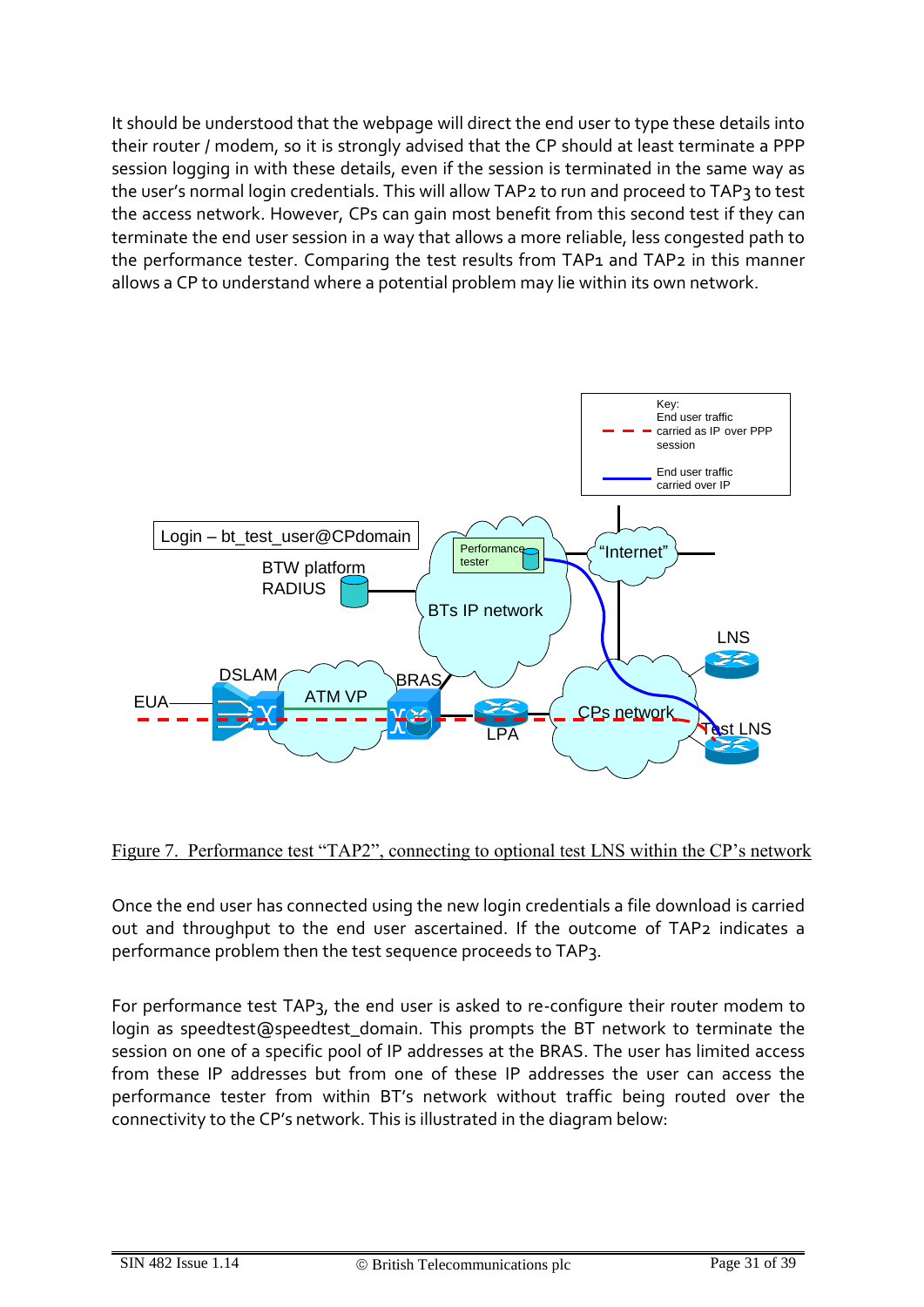

Figure 8. Performance test "TAP3"

Again, a file download is carried out to ascertain the throughput experienced on the end user's service. A slow speed here indicates a problem with the BT network and the result will be stored to support further investigation.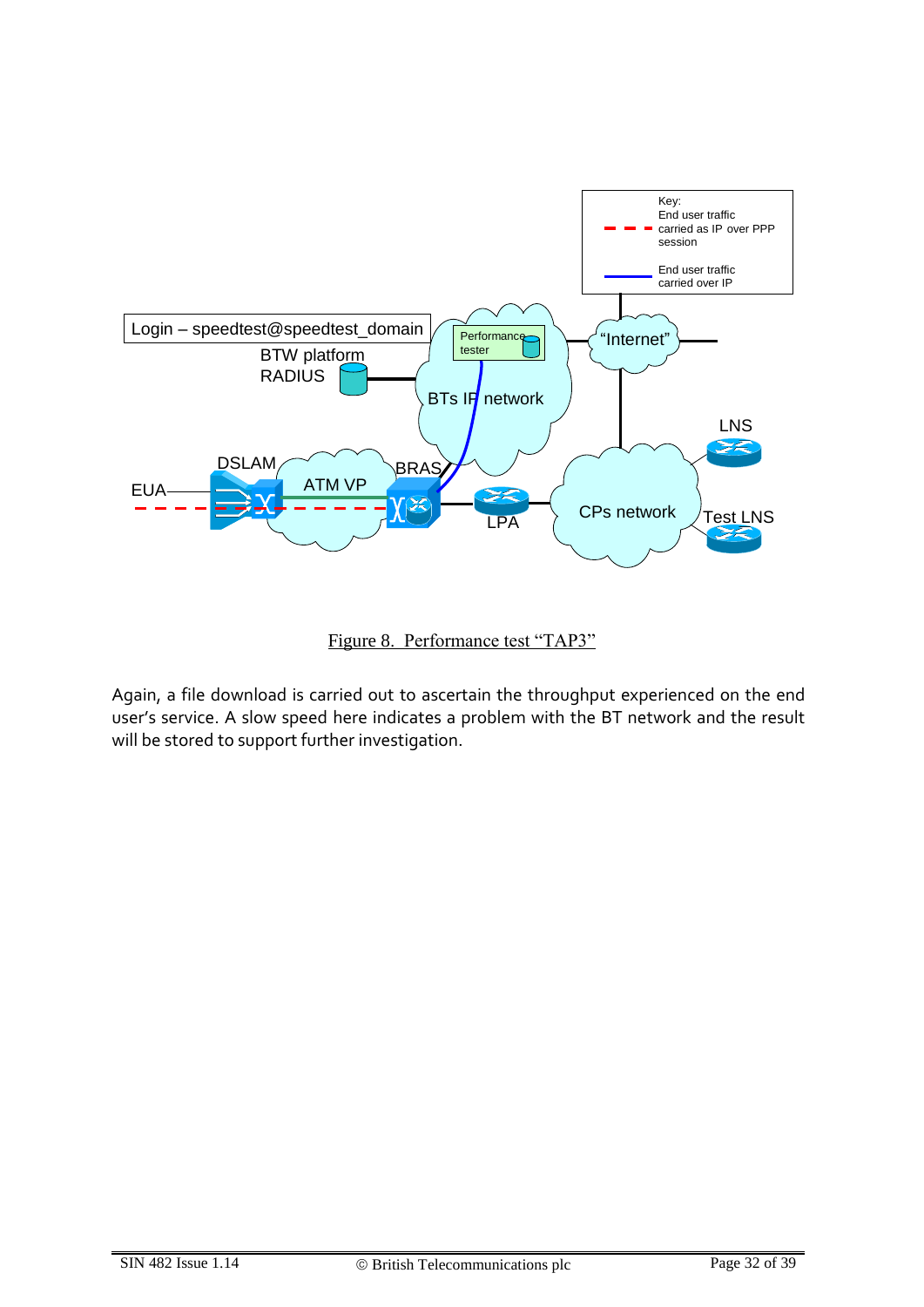### **6. References**

| $[1]$            | SIN 302             | BT Internet Protocol Transport Services, Service Description                                                                 |
|------------------|---------------------|------------------------------------------------------------------------------------------------------------------------------|
| $[2]$            | SIN 485             | BT IPstream Connect Office & BT IPstream Connect Home Products,<br><b>Service Description</b><br>and Interface Specification |
| $[3]$            | SIN 487             | BT IPstream Connect Symmetric, Service Description and Interface<br>Specification                                            |
| [4]              | RFC <sub>2364</sub> | PPP Over AAL5                                                                                                                |
| $\left[5\right]$ | RFC <sub>2516</sub> | A Method for Transmitting PPP Over Ethernet (PPPoE)                                                                          |
| [6]              | RFC <sub>1661</sub> | The Point-to-Point Protocol (PPP)                                                                                            |
| $[7]$            |                     | <b>Ethernet MSIL Product Handbooks</b>                                                                                       |
| [9]              | SIN 496             | BT IPstream Connect SID for Authentication                                                                                   |
| [10]             | SIN 497             | BT IPstream Connect SID for Accounting                                                                                       |
| $[11]$           |                     | [Removed]                                                                                                                    |
| $[12]$           | SIN 502             | BT IPstream Connect Session Steering                                                                                         |

<span id="page-32-0"></span>SINs are available at <http://www.btplc.com/sinet/>

BT Wholesale Ethernet MSIL Documentation is available at [http://www.btwholesale.com/pages/static/Products/Interconnect/MSIL\\_Ethernet.html](http://www.btwholesale.com/pages/static/Products/Interconnect/MSIL_Ethernet.html) For copies of other referenced documents, please see the contacts on the Document

Sources page at <http://www.btplc.com/sinet/>

# **7. Abbreviations**

| AAL         | <b>ATM Adaptation Layer</b>        |
|-------------|------------------------------------|
| <b>ABC</b>  | Alarms By Carrier                  |
| AC          | <b>Alternating Current</b>         |
| <b>ADSL</b> | Asymmetric Digital Subscriber Line |
| AS          | Autonomous System                  |
| <b>ASN</b>  | Autonomous System Number           |
| <b>ATM</b>  | Asynchronous Transfer Mode         |
| <b>BAS</b>  | <b>Broadband Access Server</b>     |
| <b>BC</b>   | <b>Business Customer</b>           |
| <b>BGP</b>  | <b>Border Gateway Protocol</b>     |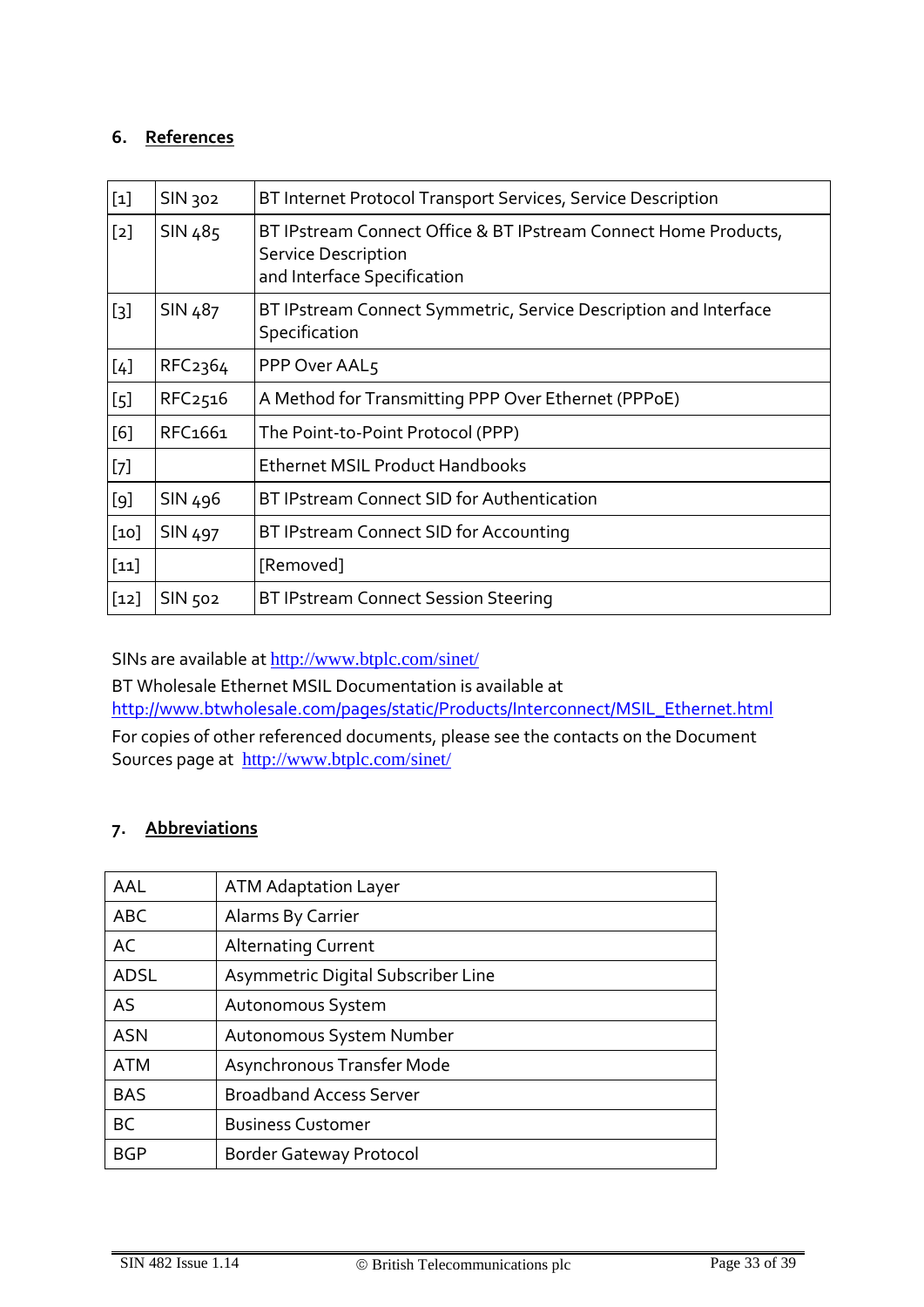| <b>BRAS</b>         | <b>Broadband Remote Access Server</b>            |
|---------------------|--------------------------------------------------|
| <b>BTW</b>          | <b>BT</b> Wholesale                              |
| $C+$                | <b>BT Central Plus</b>                           |
| CD                  | <b>Compact Disc</b>                              |
| CDC                 | <b>Communication Device Class</b>                |
| <b>CHAP</b>         | Challenge Handshake Authentication Protocol      |
| <b>CRF</b>          | <b>Customer Requirements Form</b>                |
| <b>DHCP</b>         | <b>Dynamic Host Configuration Protocol</b>       |
| <b>DNS</b>          | Domain Name System/Server                        |
| <b>EGP</b>          | <b>Exterior Gateway Protocol</b>                 |
| EU                  | <b>End User</b>                                  |
| <b>HEC</b>          | <b>Header Error Check</b>                        |
| HG                  | Home Gateway                                     |
| <b>HGR</b>          | Home Gateway Router                              |
| <b>IEEE</b>         | Institute of Electronic and Electrical Engineers |
| <b>IETF</b>         | Internet Engineering Task Force                  |
| <b>IGP</b>          | <b>Interior Gateway Protocol</b>                 |
| IP                  | Internet Protocol                                |
| <b>IPR</b>          | <b>Intellectual Property Rights</b>              |
| <b>ISDN</b>         | <b>Integrated Services Digital Network</b>       |
| <b>ISP</b>          | <b>Internet Service Provider</b>                 |
| L <sub>2</sub> TP   | Layer 2 Tunnelling Protocol                      |
| LAC                 | L2TP Access Concentrator (function in BAS)       |
| LAG                 | Line Aggregation Group                           |
| LAN                 | <b>Local Area Network</b>                        |
| LNS                 | L2TP Network Server (e.g. Home Gateway)          |
| (L <sub>2</sub> TP) | Layer 2 Tunnelling Protocol                      |
| <b>LTS</b>          | Layer 2 Tunnelling Protocol Tunnel Switch        |
| kbit/s              | Kilobits per second                              |
| Mbit/s              | Megabits per second                              |
| <b>MHz</b>          | Mega-Hertz                                       |
| <b>MSIL</b>         | Multi Service Interconnect Link                  |
| <b>NAT</b>          | <b>Network Address Translation</b>               |
| no NAT              | Optional removal of NAT for Static IP Addressing |
| <b>NTE</b>          | <b>Network Termination Equipment</b>             |
| <b>OSPF</b>         | Open Shortest Path First protocol                |
|                     |                                                  |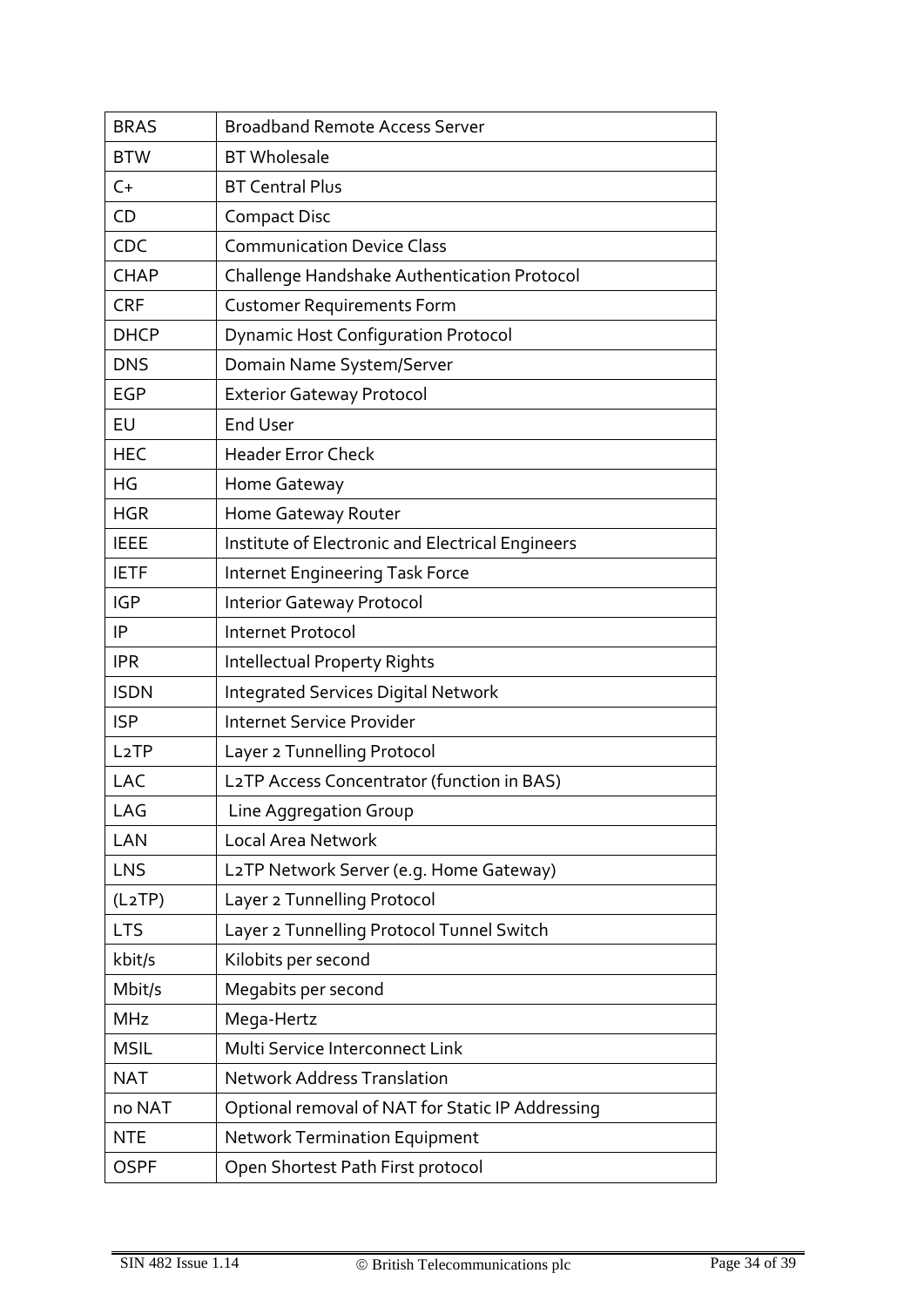| <b>OLO</b>    | <b>Other Licensed Operator</b>                   |
|---------------|--------------------------------------------------|
| <b>PAT</b>    | Port Address Translation                         |
| <b>PBX</b>    | Private Branch Exchange                          |
| PC            | Personal Computer                                |
| PF            | Premium Forwarding                               |
| <b>POP</b>    | Point of Presence                                |
| <b>PPP</b>    | Point to Point Protocol                          |
| PPPoA         | PPP over ATM                                     |
| PPPoE         | PPP over Ethernet                                |
| <b>PSTN</b>   | Public Switched Telephone Network                |
| <b>PTA</b>    | PPP Termination and Aggregation                  |
| <b>RADIUS</b> | Remote Authentication Dial In User Service       |
| <b>RAM</b>    | <b>Random Access Memory</b>                      |
| <b>RAS</b>    | <b>Remote Access Server</b>                      |
| <b>RFC</b>    | <b>Request for Comment</b>                       |
| <b>RIPE</b>   | Réseaux IP Européens                             |
| <b>RJ</b>     | Registered Jack                                  |
| <b>ROM</b>    | Read Only Memory                                 |
| <b>SID</b>    | Service Identifier                               |
| <b>SINs</b>   | <b>Suppliers' Information Notes</b>              |
| SoHo          | Small Office Home Office                         |
| <b>SP</b>     | Service Provider                                 |
| <b>SSN</b>    | <b>Service Selection Name</b>                    |
| TCP/IP        | Transmission Control Protocol/ Internet Protocol |
| <b>USB</b>    | <b>Universal Serial Bus</b>                      |
| <b>UTP</b>    | <b>Unscreened Twisted Pair</b>                   |
| VC            | Virtual Channel                                  |
| VCI           | Virtual Channel Identifier                       |
| <b>VPI</b>    | Virtual Path Identifier                          |
| <b>WAN</b>    | Wide Area Network                                |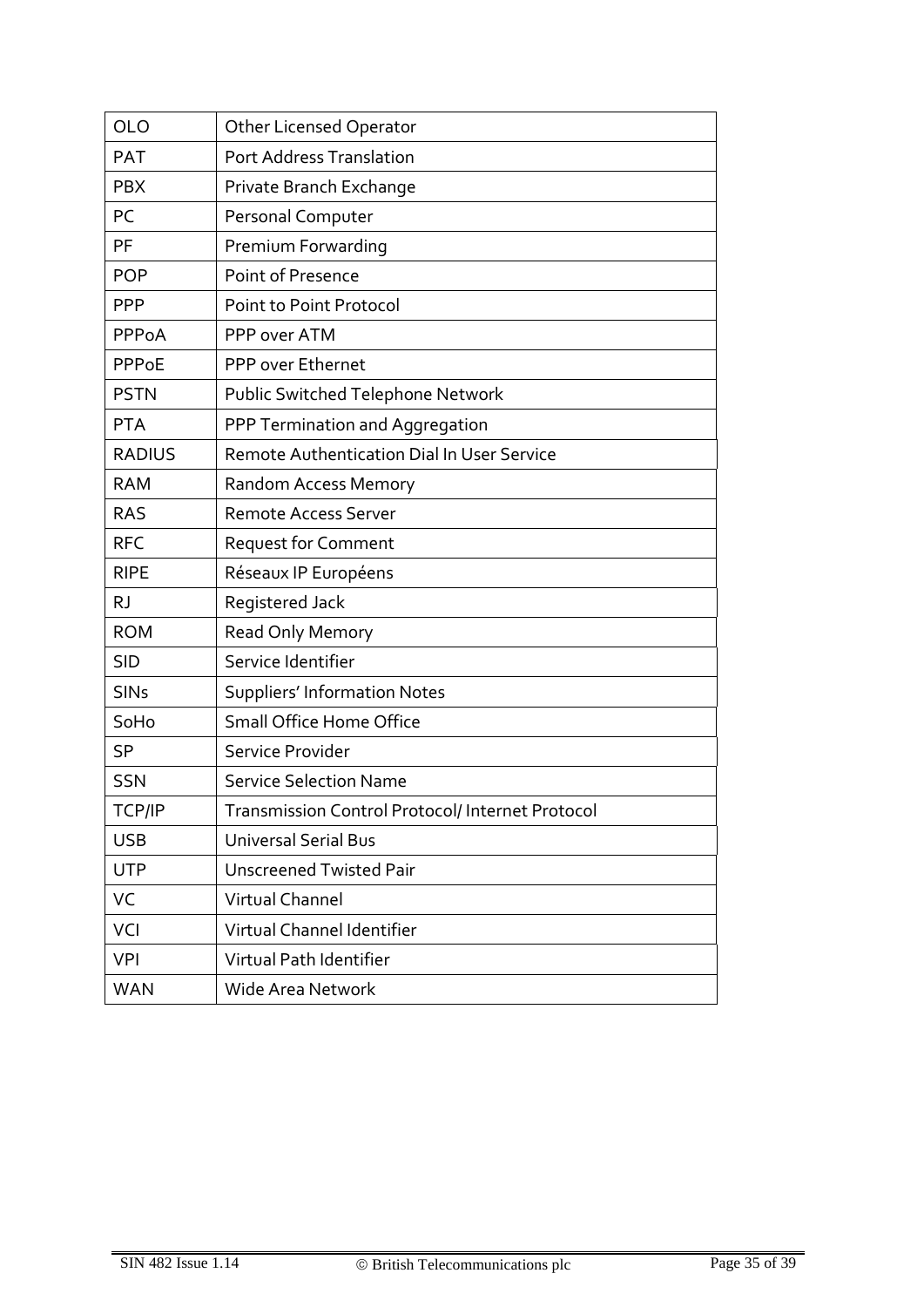# **8. History**

| Date             | Issue | Comment                                                                                                                                                                                                                                                                                                                                                                                                                                               |
|------------------|-------|-------------------------------------------------------------------------------------------------------------------------------------------------------------------------------------------------------------------------------------------------------------------------------------------------------------------------------------------------------------------------------------------------------------------------------------------------------|
| 12 March 2008    | 1.0   | First Issue                                                                                                                                                                                                                                                                                                                                                                                                                                           |
| 1 May 2008       | 1.1   | Amended and clarified references to MSIL<br>documentation                                                                                                                                                                                                                                                                                                                                                                                             |
| 19 June 2008     | 1.2   | Amended to incorporate references to new<br>IPStream Connect SINs 485 & 487. Also<br>minor corrections have been made under<br>Routing Protocols (Section 3.3.4) and<br>Geographic-based delivery (Section 4.3).                                                                                                                                                                                                                                      |
| 19 November 2008 | 1.3   | Added new section "IPstream Connect<br>Diagnostic Options". This provides clarity on<br>existing test & diagnostic considerations, and<br>does not introduce any new features                                                                                                                                                                                                                                                                         |
| 19 December 2008 | 1.4   | Correction to wording section 3.3.2.<br>Removed aggregated billing, and replaced<br>with node billing.                                                                                                                                                                                                                                                                                                                                                |
| September 2009   | 1.5   | Modifications to the following sections:<br>1. Changes to SIN references and wording<br>3.3.2 Clarification to commercial<br>arrangements<br>3.3.3 Clarification on use of MSIL<br>3.3.4 Clarification to routing protocols,<br>4.1 Clarification of L2TP & PTA service<br>4.2.4 Clarification of L2TP authentication<br>4.3 Clarification of Accounting attributes<br>4.4 Clarification of RADIUS IP address type<br>General – minor wording changes |
| November 2009    | 1.6   | 3.3.3 - Modified to highlight handover link<br>limit - 8 pairs of links per node maximum and<br>all links at a node must be the same size. Also<br>clarified 21C handover option.<br>3.3.4 - Clarification on load-balancing for<br>PTA mode<br>4.2.2 & 4.2.4 – Modified to reflect that the<br>proxy-state attribute may be included in the<br>access reject.<br>General - minor wording changes                                                     |
| March 2010       | 1.7   | 3.3 - Minor changes to section numbers                                                                                                                                                                                                                                                                                                                                                                                                                |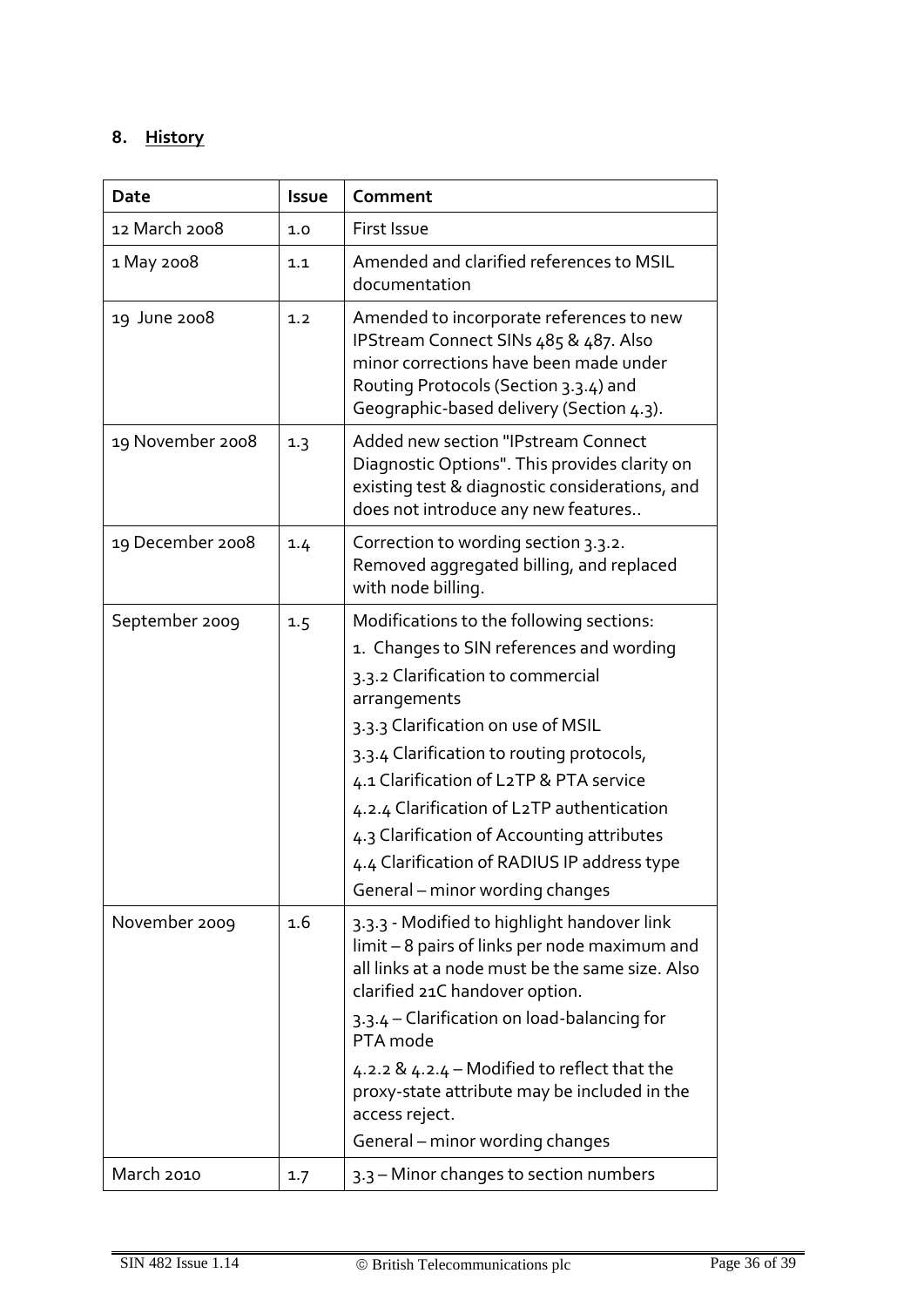|                |      | 3.3.6 - Clarified the use of L2TP control<br>packets                                                                                                                                                                                                              |
|----------------|------|-------------------------------------------------------------------------------------------------------------------------------------------------------------------------------------------------------------------------------------------------------------------|
|                |      | 3.3.7 - Added Link Tagging option                                                                                                                                                                                                                                 |
| September 2010 | 1.8  | 1. – Wording change for the Symmetric<br>service                                                                                                                                                                                                                  |
|                |      | 3.3.4 – Clarified the number of CP RADIUS<br>servers supported for Authentication &<br>Accounting                                                                                                                                                                 |
|                |      | 4.2.4 - Clarified that the timeouts are<br>relevant for PTA customers only                                                                                                                                                                                        |
|                |      | 4.6.1 – Removed Domain Name-less option<br>as no longer supported. Made a wording<br>change.                                                                                                                                                                      |
|                |      | 3.3.4, 4.1, 4.2.2 & 4.2.4 - Introduced<br>description of PTA Multiple Address Pools<br>functionality.                                                                                                                                                             |
| October 2010   | 1.9  | 1., 3.3.4, 5.2, 5.3 & Appendix A - Included the<br>introduction of Content Connect                                                                                                                                                                                |
| November 2010  | 1.10 | 1. & Appendix A - Minor wording changes<br>4.1 - Clarified two current PTA Multiple<br><b>Address Pool restrictions</b>                                                                                                                                           |
| May 2011       | 1.11 | 1., 4.2 & 6. – Introduced L2TP Session<br>Steering option and referenced SIN 502<br>4.2 – Clarified the Authentication options<br>1., 6. & Appendix A - Updated reference from<br>STIN 504 to SIN 504                                                             |
| January 2012   | 1.12 | Section 1, Appendix A - Removed references<br>to Content Connect Basic; removed<br>references to SIN 504 and introduced<br>reference to CDN Integration and User<br>Guide;<br>Appendix A - Minor change to wording for<br>handling of IP Address Ranges & Content |
|                |      | Connect charging                                                                                                                                                                                                                                                  |
| April 2013     | 1.13 | Section 1., 4.2.2 & Appendix A - Removed<br>references to Advanced Services                                                                                                                                                                                       |
| December 2015  | 1.14 | Section 1, 3.3.4, 5.2, 5.3, 6 and 7. – Changes to<br>reflect the withdrawal of Content Connect<br>Appendix A – Content Connect Appendix<br>removed                                                                                                                |
|                |      | Change SINet site references from<br>http://www.sinet.bt.com to                                                                                                                                                                                                   |